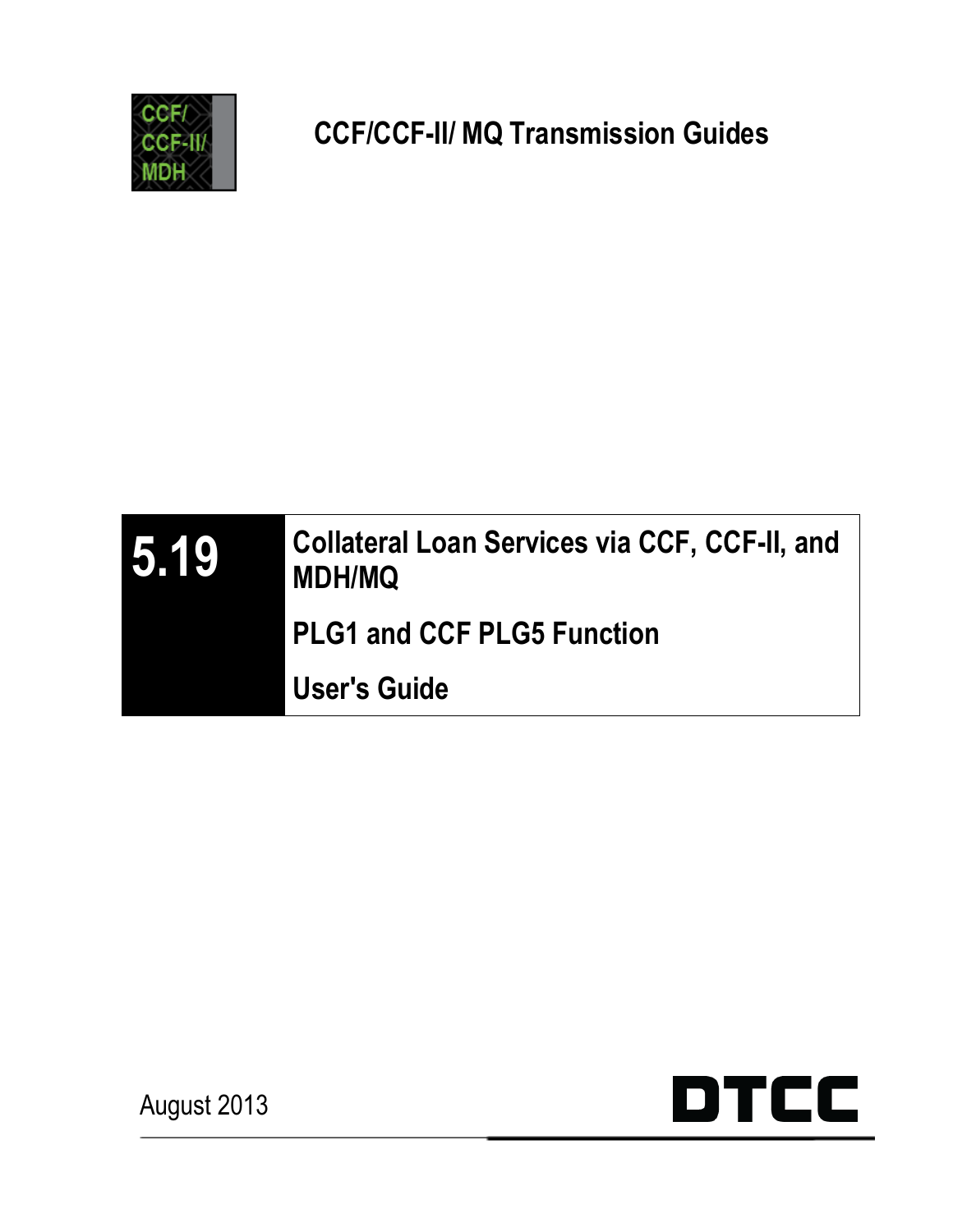



Copyright © 2013 by The Depository Trust Company ("DTC"). All rights reserved. This work is proprietary and is intended for the exclusive use of DTCC's Participants and other users of DTCC's services. No part of this work may be reproduced or distributed (including by transmission) in any form or by any means, or stored in any information storage and retrieval system, without DTCC's prior written permission.

All requests for additional copies of this work or inquiries about this work should be directed to DTCC Participant Interface Planning, The Depository Trust & Clearing Corporation, 55 Water Street, New York, NY 10041, USA.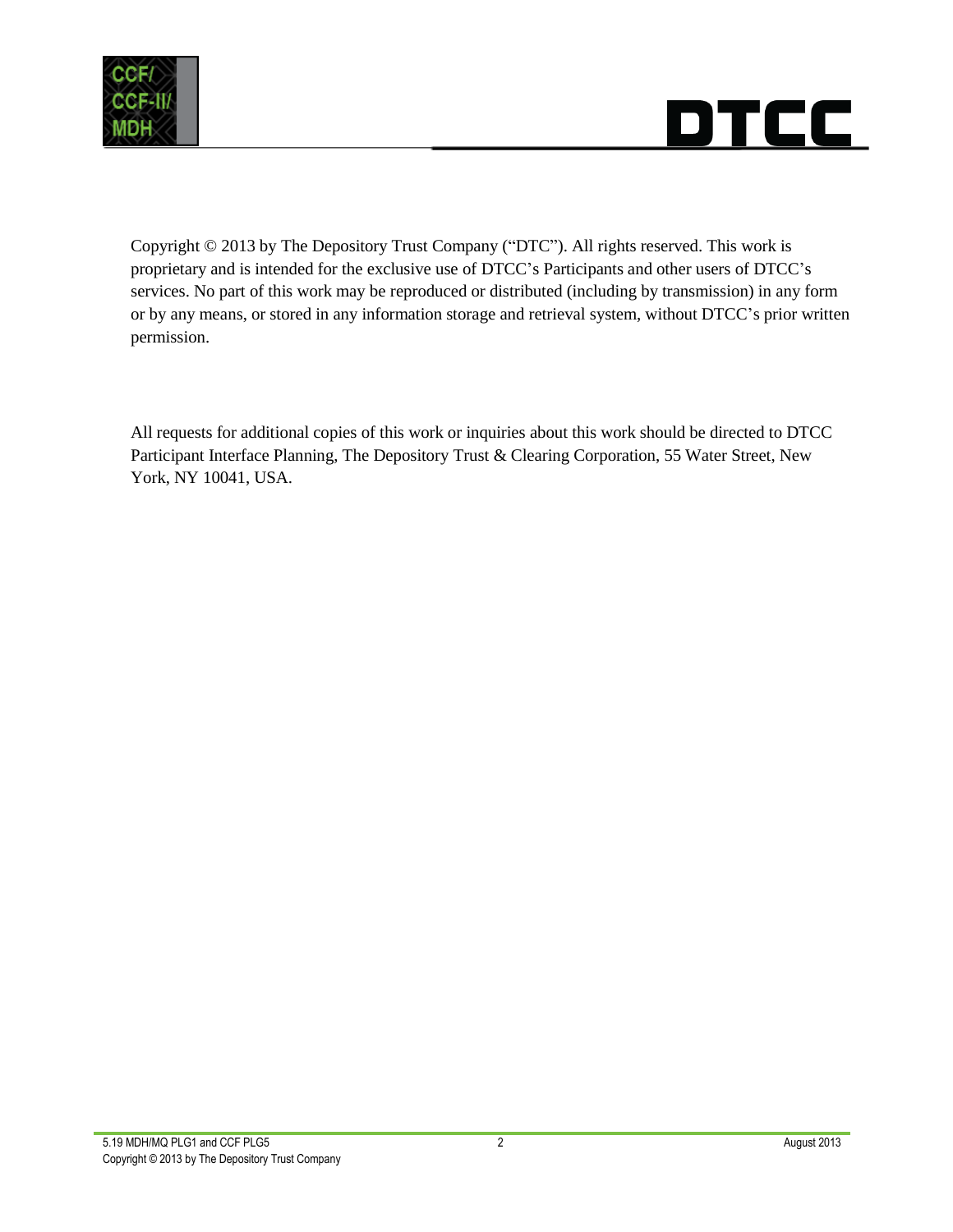



### **Table of Contents**

| $\mathbf{1}$   |      |  |  |  |  |  |  |  |  |
|----------------|------|--|--|--|--|--|--|--|--|
| $\overline{2}$ |      |  |  |  |  |  |  |  |  |
|                | 2.1  |  |  |  |  |  |  |  |  |
| 3              |      |  |  |  |  |  |  |  |  |
|                | 3.1  |  |  |  |  |  |  |  |  |
| $\overline{4}$ |      |  |  |  |  |  |  |  |  |
|                | 4.1  |  |  |  |  |  |  |  |  |
|                | 4.2  |  |  |  |  |  |  |  |  |
|                | 4.3  |  |  |  |  |  |  |  |  |
|                | 4.4  |  |  |  |  |  |  |  |  |
|                | 4.5  |  |  |  |  |  |  |  |  |
|                | 4.6  |  |  |  |  |  |  |  |  |
|                | 4.7  |  |  |  |  |  |  |  |  |
|                | 4.8  |  |  |  |  |  |  |  |  |
|                | 4.9  |  |  |  |  |  |  |  |  |
|                | 4.10 |  |  |  |  |  |  |  |  |
| 5              |      |  |  |  |  |  |  |  |  |
| 6              |      |  |  |  |  |  |  |  |  |
|                | 6.1  |  |  |  |  |  |  |  |  |
|                | 6.2  |  |  |  |  |  |  |  |  |
|                | 6.3  |  |  |  |  |  |  |  |  |
|                | 6.4  |  |  |  |  |  |  |  |  |
|                | 6.5  |  |  |  |  |  |  |  |  |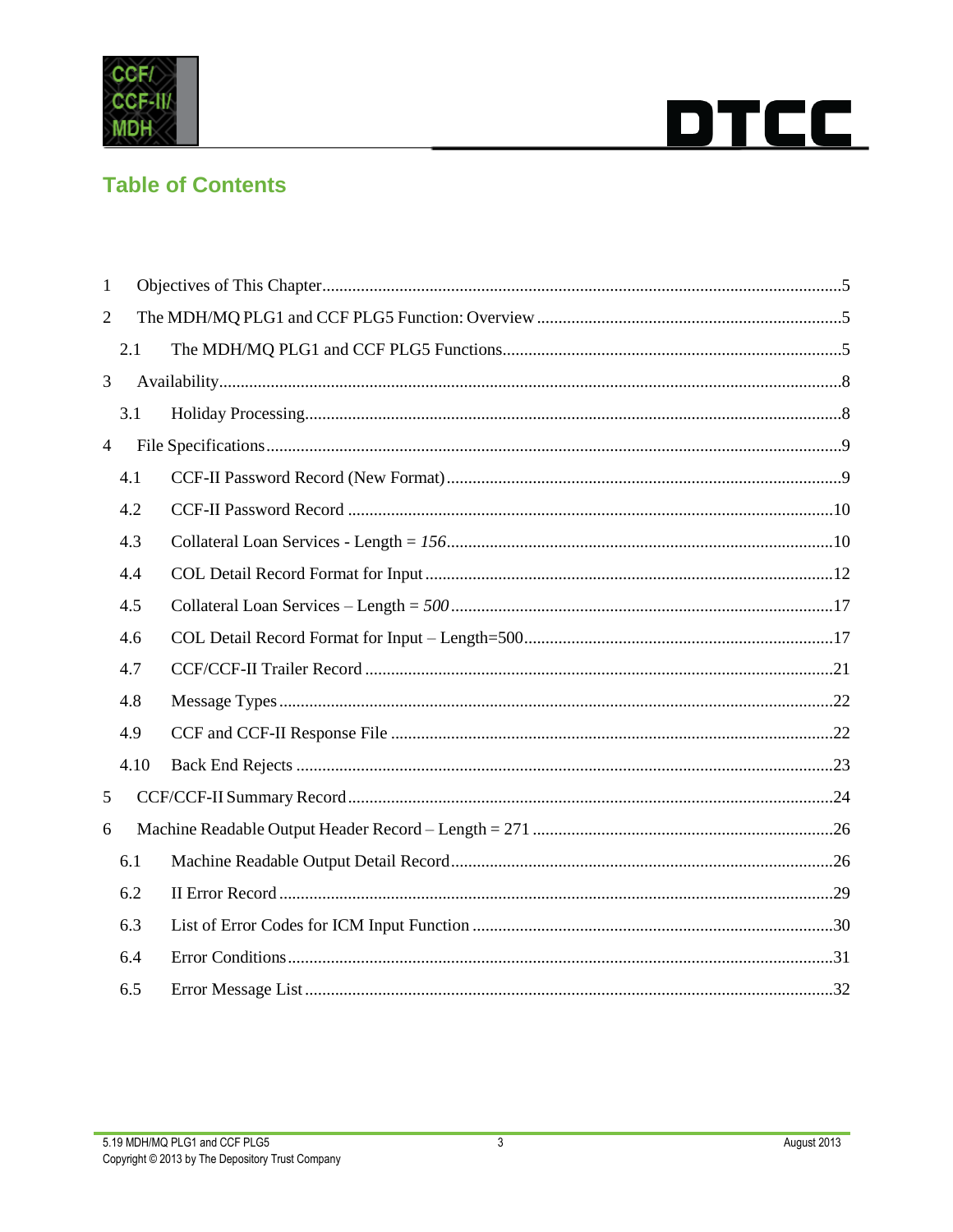

| $7\phantom{0}$ |  |  |  |  |  |  |
|----------------|--|--|--|--|--|--|
|                |  |  |  |  |  |  |
|                |  |  |  |  |  |  |
|                |  |  |  |  |  |  |
|                |  |  |  |  |  |  |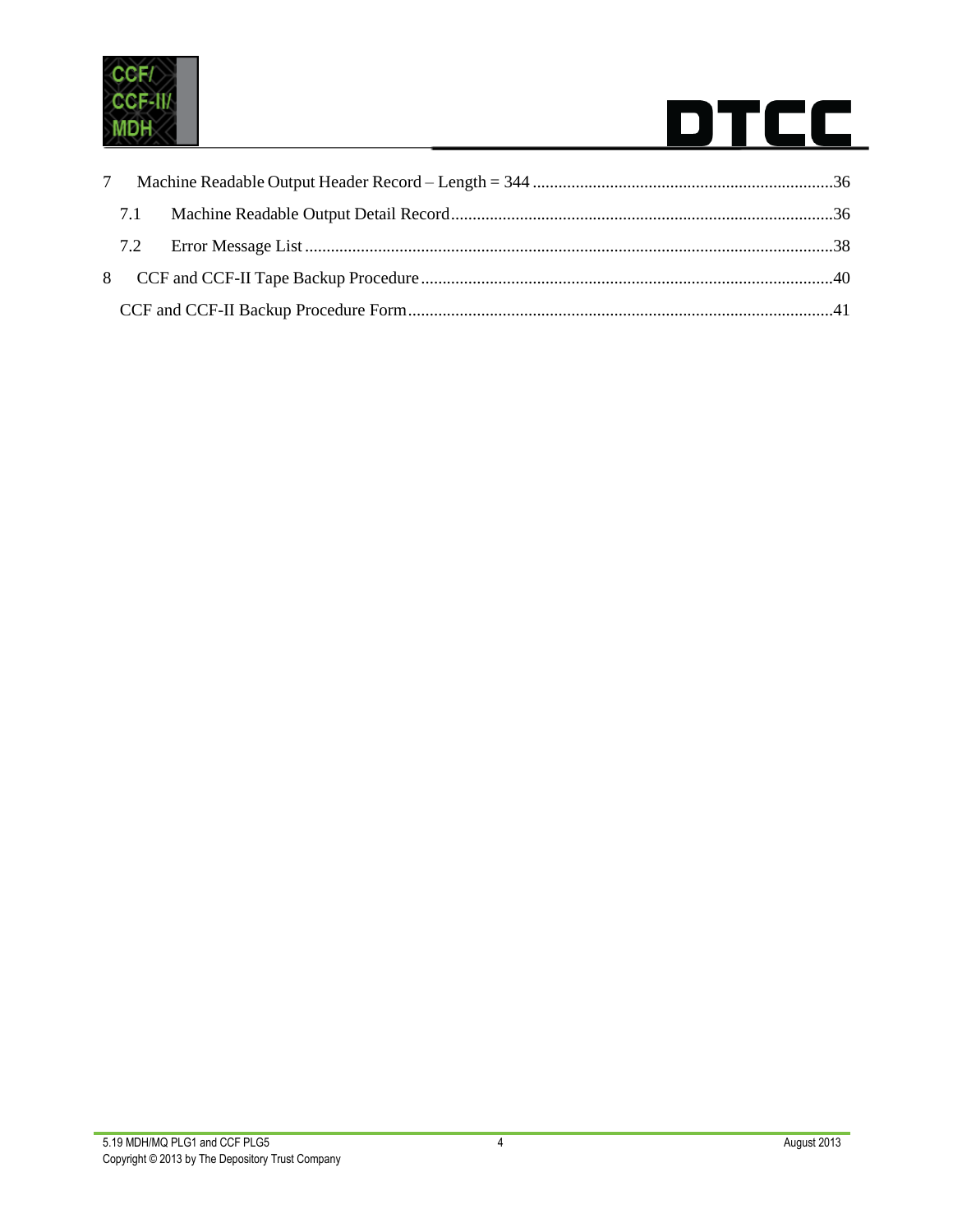

### <span id="page-4-0"></span>**1 Objectives of This Chapter**

The objectives of this chapter are to:

- Give an overview of function MDH/MQ PLG1 and CCF PLG5  $\bullet$
- Illustrate the formats of required records.  $\bullet$

### <span id="page-4-1"></span>**2 The MDH/MQ PLG1 and CCF PLG5 Function: Overview**

This document describes how Participants can use the newly developed service for transmitting *Collateral Loans Services* instructions to DTC.

This function is being offered over CCF, CCF-II and MDH/MQ. This is a combined user guide describing *PLG1 and PLG5* for CCF, CCF-II and MDH/MQ.

Participants should familiarize themselves with the DTC document "INTERFACE CONTROL MANAGER CCF, CCF-II and MDH/MQ USER's GUIDE for Transaction Input". This ICM document describes new standards for transaction processing using DTC's automated systems.

Specifics relating to the operation, error processing and recovery or CCF, CCF-IIand MDH/MQ transmissions are addressed in the ICM document

#### <span id="page-4-2"></span>**2.1 The MDH/MQ PLG1 and CCF PLG5 Functions**

The service is available via the Computer-to-Computer Facility (CCF) and Mainframe Dual Host (MDH)/ Message Queue (MQ) to transmit various Collateral Loan Services, such as Free Pledges, Valued Pledges, Free Release Requests, Valued Release Requests, Free Release Returns, Valued Release Returns, and Options Release of Deposit Requests to DTC.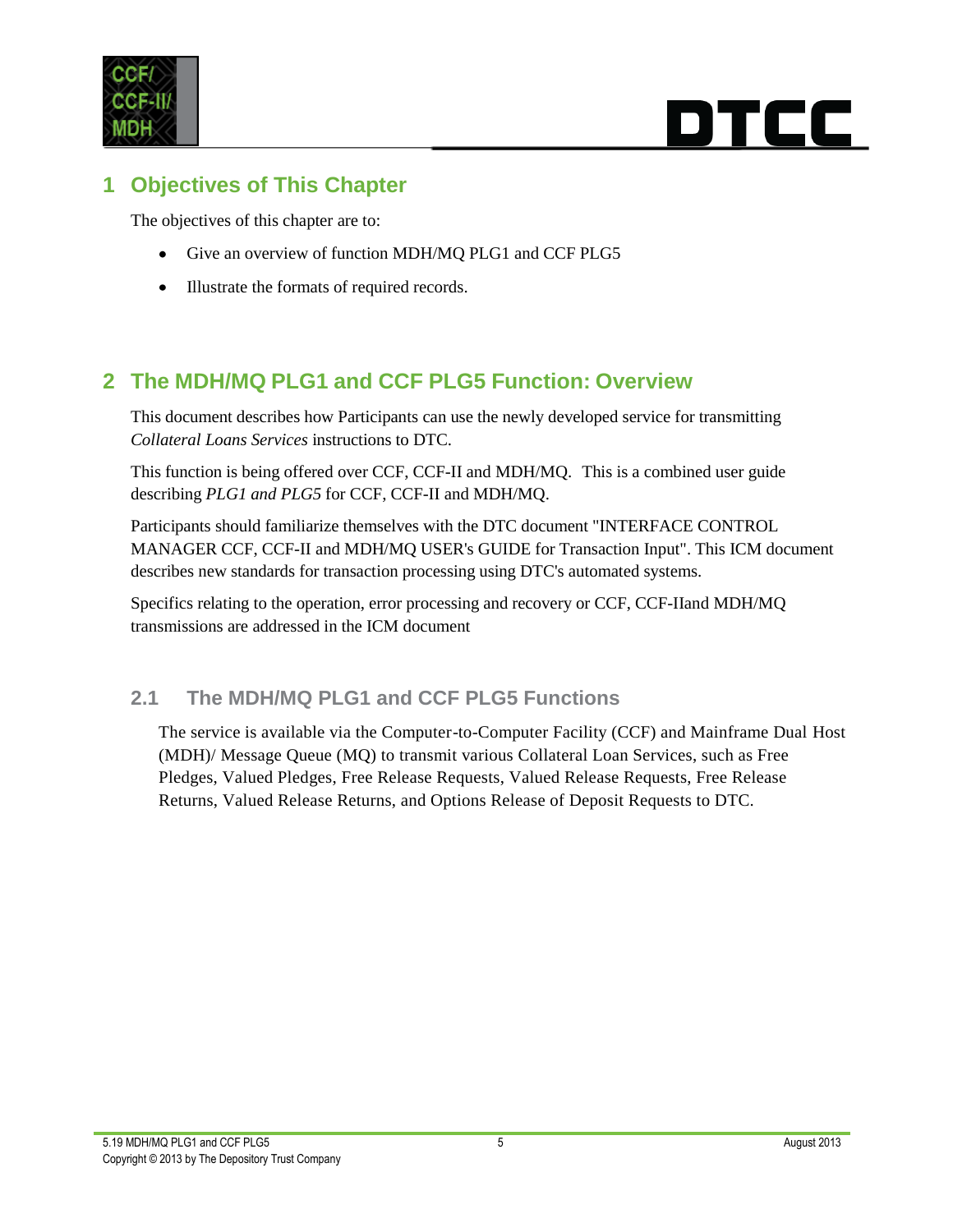

 $\overline{\phantom{a}}$ 



| <b>Function Name</b><br>• MDH/MQ: PLG1                              | <b>Start time</b> | <b>Cutoff time</b> |
|---------------------------------------------------------------------|-------------------|--------------------|
| <b>MDH/MQCOLL</b>                                                   | 0300              | 1815               |
| <b>COLLFP</b><br>(Free Pledge)                                      | 0300              | 1800               |
| <b>COLLVP</b><br>(Valued Pledge)                                    | 0300              | 1645               |
| <b>COLFRREQ</b><br>(Free Release Request)                           | 0300              | 1800               |
| <b>COLVRREQ</b><br><b>(Valued Release Request)</b>                  | 0300              | 1505               |
| <b>COLFRRET</b><br>(Free Release Return)                            | 0300              | 1800               |
| <b>COLVRRET</b><br>(Valued Release Return)                          | 0300              | 1505               |
| <b>COLLOCC</b><br>(Options Release of<br>Deposit)                   | 0300              | 1515               |
| <b>COL4PLEG</b><br>(Pledge to Fed. Res. Bank)                       | 0000              | 1700               |
| <b>COL4RLSE</b><br>(Rel. Req. to Fed. Res.)                         | 0000              | 1700               |
| <b>RLSECNS</b><br>(Rel. Req. to Fed. Res.<br>with CNS Indicator on) | 0000              | 1455               |

The function names, start times, and cutoff times associated with each interface are as follows: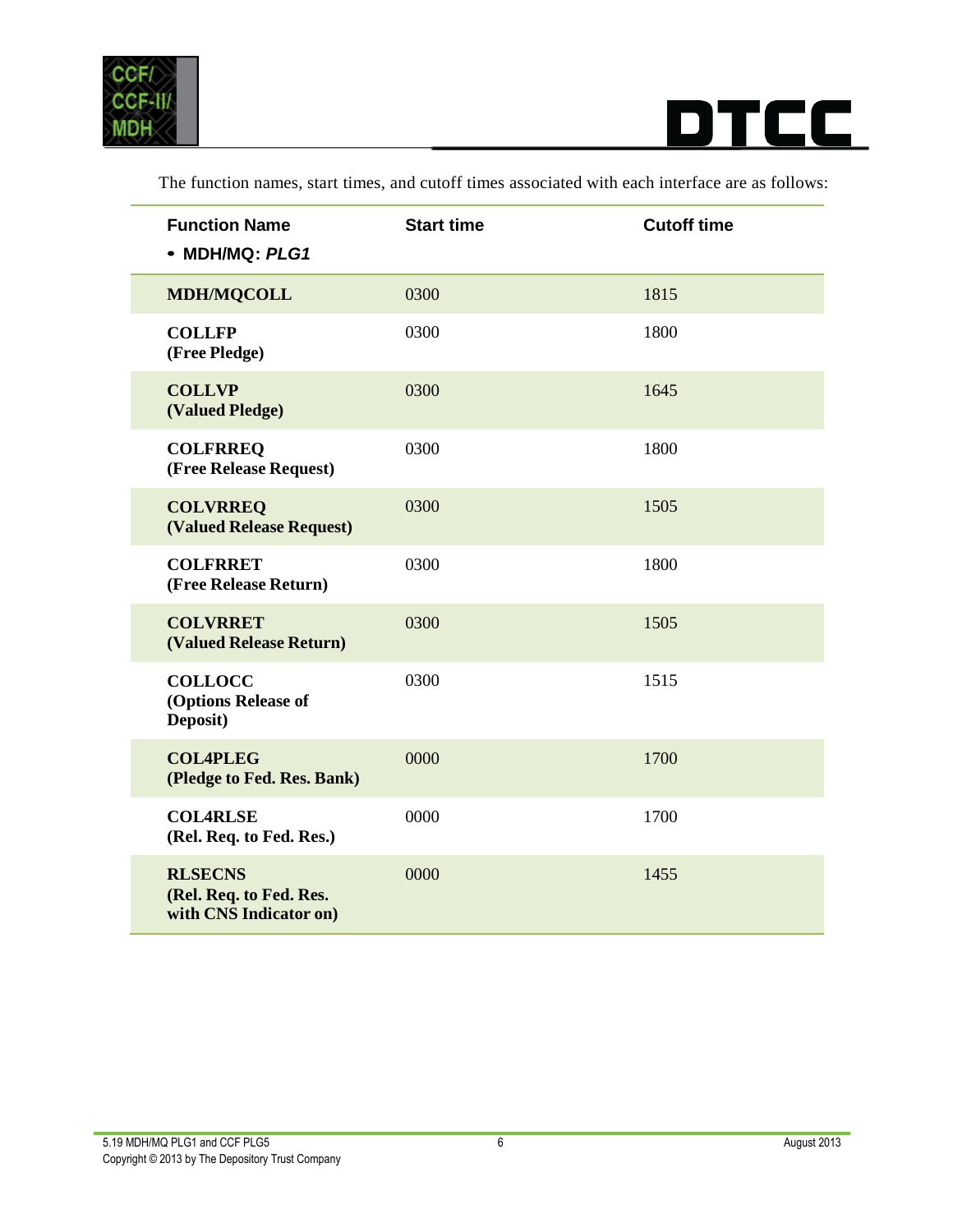



| <b>Function Name</b><br>• CCF: PLG5<br>• CCF- II: PLG5              | <b>Start time</b> | <b>Cutoff time:</b> |
|---------------------------------------------------------------------|-------------------|---------------------|
| <b>CCFCOLL</b>                                                      | 0300              | 1815                |
| <b>COLLFP</b><br>(Free Pledge)                                      | 0300              | 1800                |
| <b>COLLVP</b><br>(Valued Pledge)                                    | 0300              | 1645                |
| <b>COLFRREQ</b><br>(Free Release Request)                           | 0300              | 1800                |
| <b>COLVRREQ</b><br><b>(Valued Release Request)</b>                  | 0300              | 1505                |
| <b>COLFRRET</b><br>(Free Release Return)                            | 0300              | 1800                |
| <b>COLVRRET</b><br>(Valued Release Return)                          | 0300              | 1505                |
| <b>COLLOCC</b><br>(Options Release of<br>Deposit)                   | 0300              | 1515                |
| <b>COL4PLEG</b><br>(Pledge to Fed. Res. Bank)                       | 0000              | 1700                |
| <b>COL4RLSE</b><br>(Rel. Req. to Fed. Res.)                         | 0000              | 1700                |
| <b>RLSECNS</b><br>(Rel. Req. to Fed. Res.<br>with CNS Indicator on) | 0000              | 1455                |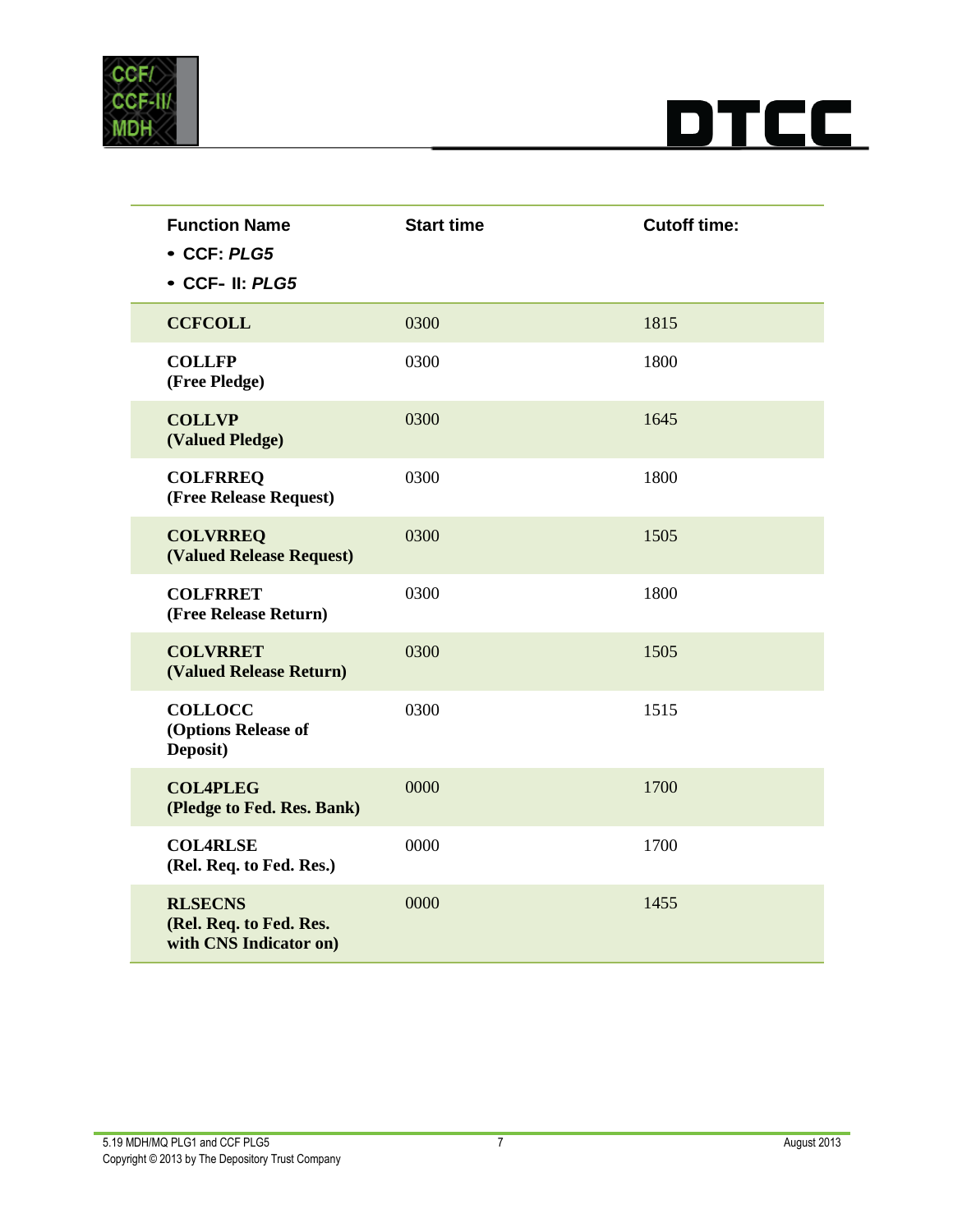



### <span id="page-7-0"></span>**3 Availability**

Although the DATA record formats are consistent over MDH/MQ, CCF, and CCF-II, each system requires additional control records to aid in processing the data records. Following is an example of what is required as input from the user and what is returned from DTC in the response file.

|               | <b>Input</b>             | Output                   |
|---------------|--------------------------|--------------------------|
| <b>MDH/MQ</b> | <b>DATA</b> Records only | See MDH/MQ User<br>Guide |
| CCF           | DATA Records             | <b>CCFSUM Record</b>     |
|               | <b>TRAILER Record</b>    |                          |
| <b>CCF II</b> | PASSWORD Record          | <b>CCFSUM Record</b>     |
|               | <b>DATA</b> Records      | Or                       |
|               | -TRAILER Record          | <b>CF2ERR Record</b>     |

**\*\* Please Note**: Any DATA records in error will follow the CCFSUM record.

#### <span id="page-7-1"></span>**3.1 Holiday Processing**

- 1 All Closed Banks, Exchange, and DTC closed: (New Year's Day, Presidents Day, Memorial Day, July 4th, Labor Day, Thanksgiving Day, and Christmas Day) PLG1 and PLG5 will not be available.
- 2 Banks Closed, Exchange Open and DTC Open (Columbus Day, Veterans Day) PLG1 and PLG5 will not be available.
- 3 Banks Open, DTC Open, Exchange Closed (Good Friday) PLG1 and PLG5 will be available.
- 4 Exchange Open, Banks and DTC Closed (Martin Luther King Day) PLG1 and PLG5 will not be available.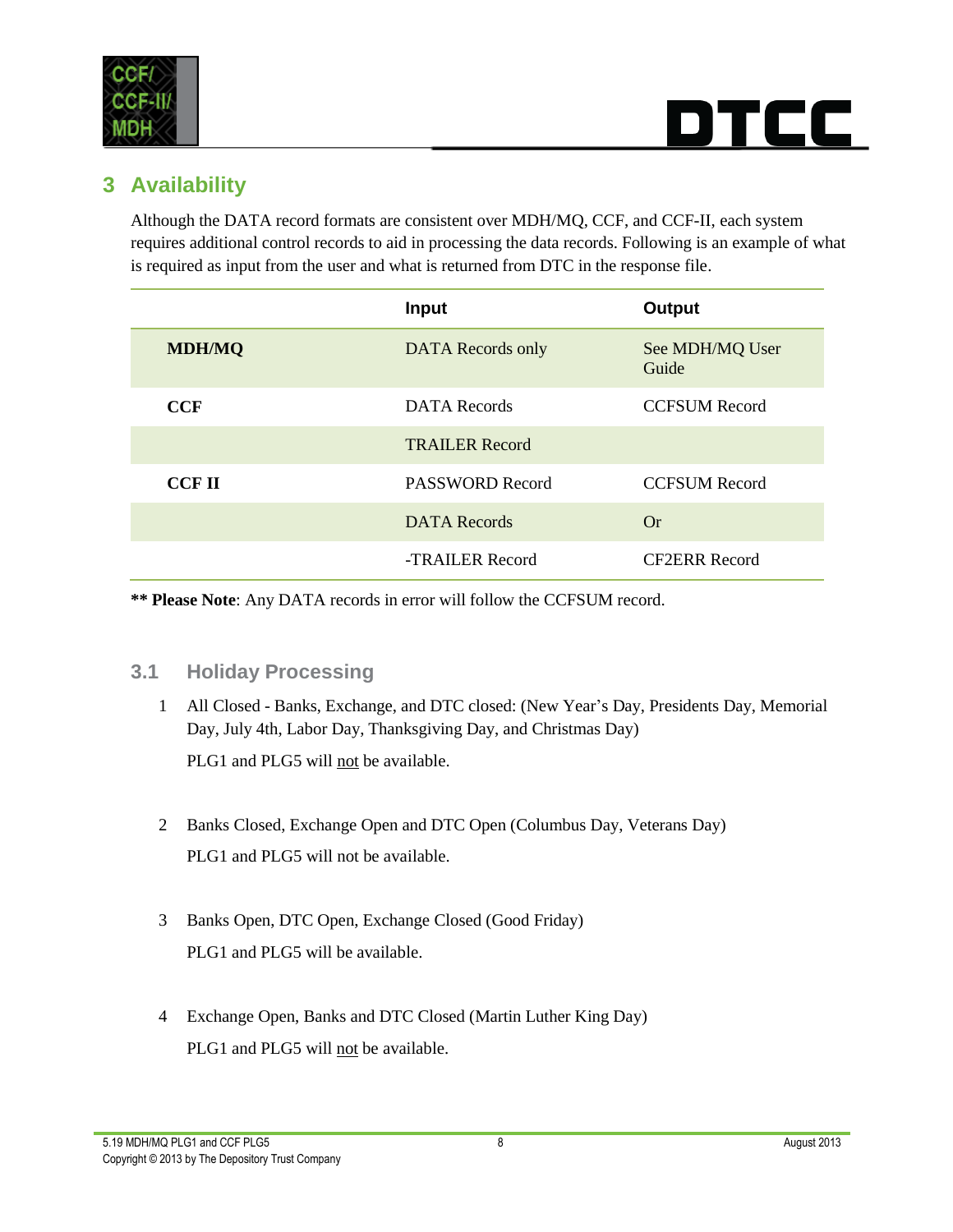

### rcc i DT

### <span id="page-8-0"></span>**4 File Specifications**

#### <span id="page-8-1"></span>**4.1 CCF-II Password Record (New Format)**

The following is the record layout for the Password Record that is required when using Remote Job Entry - RJE. ALL OTHER CCF-II USERS (NDM and CCF/ASYNC) PLEASE SEE THE FOLLOWING PAGE FOR THE PASSWORD RECORD FORMAT.

| <b>Position</b> | Length         | Format    | <b>Field Name</b>            | <b>Field Description</b>                                                                                                                              |
|-----------------|----------------|-----------|------------------------------|-------------------------------------------------------------------------------------------------------------------------------------------------------|
| 1               | $\mathbf{1}$   | Character | Feedback Indicator           | This field must always contain a space.                                                                                                               |
| 1               | $\overline{2}$ | Character | Test/Production<br>Indicator | Values T', 'P', indicating TEST, or<br>PRODUCTION.                                                                                                    |
| 3               | 6              | Character | Record Type                  | Record Type. Always "PASSWD"                                                                                                                          |
| 9               | $\overline{2}$ | Numeric   | <b>Record Suffix</b>         | Must contain the value '01'.                                                                                                                          |
| 11              | $\overline{2}$ | Numeric   | Version #                    | Must contain the value '01' (this is the<br>first and only version of the ICM<br>password record. If a new version is<br>introduced it will be '02'). |
| 13              | 6              | Character | User Reference #             | This field is optional - to be used by<br>User.                                                                                                       |
| 19              | 8              | Character | Addressee                    | This field is optional - to be used by<br>User.                                                                                                       |
| 27              | 8              | Character | Sign-on ID                   | Sign-on ID must be a valid, DTC<br>Participant number "nnnnnnnn" or a<br>Group user ID in the format "Gnnnnnnn".                                      |
| 35              | 6              | Character | <b>Password Field</b>        | Passwords are obtainable through DTC's<br><b>Participant Interface Planning Group</b>                                                                 |
| 41              | 6              | Character | <b>Function Name</b>         | Specifies the nature of the transmission.<br>For example, Function Name can be<br>"TRAC". Must be left justified with<br>trailing spaces.             |
| 47              | $\overline{4}$ | Numeric   | <b>Transmission ID</b>       | This identifies the transmission as unique<br>for the submitter                                                                                       |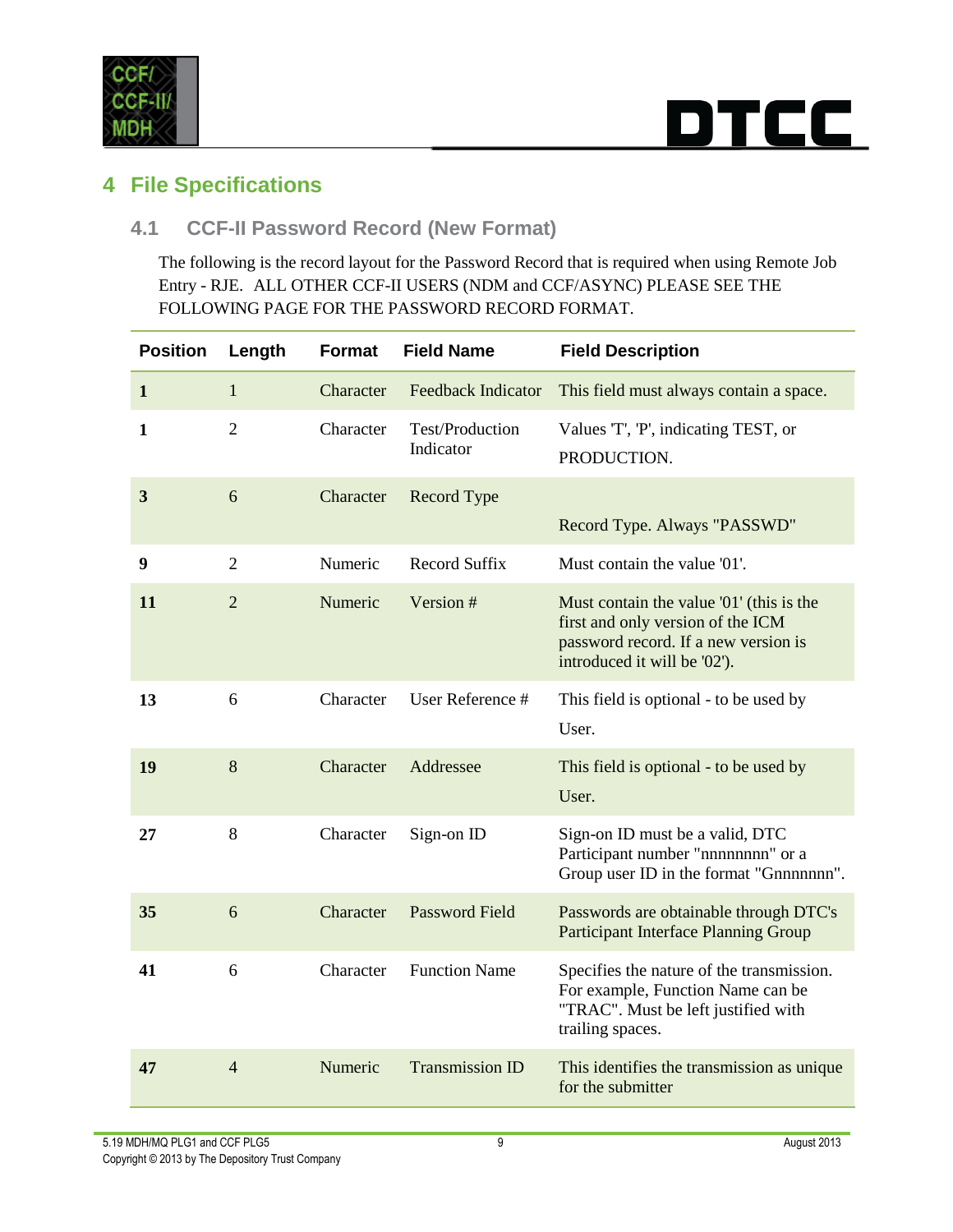

### rcc i

#### <span id="page-9-0"></span>**4.2 CCF-II Password Record**

The following is the record layout for the Password Record that is required when using a CCF-II communications protocol (NDM, CCF/Async). **RJE users please refer to the New Format password record on the previous page.**

| <b>Position</b> | Length                   | Format    | <b>Field Name</b>                   | <b>Field Description</b>                                                                    |
|-----------------|--------------------------|-----------|-------------------------------------|---------------------------------------------------------------------------------------------|
| $\mathbf{1}$    | 3                        | Character | Record Identifier                   | Always "PSW".                                                                               |
| 4               | 6                        | Character | Signon ID                           | Signon ID or Group User signon. Left<br>justified, blank filled.                            |
| 10              | 6                        | Character | Password                            | The data encrypted password assigned<br>by DTC.                                             |
| 16              | 6                        | Character | <b>Activity Type</b>                | The four-character ICM function being<br>executed (left justified with trailing<br>spaces). |
| 22              | 3                        | Numeric   | Tran-id                             | The unique numeric transmission<br>identifier. Must be greater than zero.                   |
| 25              | 13                       | Character | Filler                              | For DTC use only - must contain<br>spaces.                                                  |
| 38              | $\mathbf{1}$             | Character | <b>Test/Production</b><br>Indicator | $T = Test$ Transmission<br>$P =$ Production Transmission                                    |
| 39              | $\overline{\mathcal{L}}$ | Character | Filler                              | Must be 'spaced' out to match input<br>record size of transmission.                         |

#### <span id="page-9-1"></span>**4.3 Collateral Loan Services - Length =** *156*

Per Important Notice - B#2816 Options Symbology Initiative - transaction record length = 156 for all transactions **except** OCC Pledges, OCC Options Release of Deposit Requests, and OCC Release Returns

For OCC related record formats - please refer to sections 4.5 and 4.6.

The input record for PLG1 and PLG5 is defined below. This record contains a transaction header and application detail data and has a record length of 156 bytes.

**NOTE**: For MDH/MQ a maximum of 10 records or depending on the input record length the total number of records that can fit in a 4000 byte input block.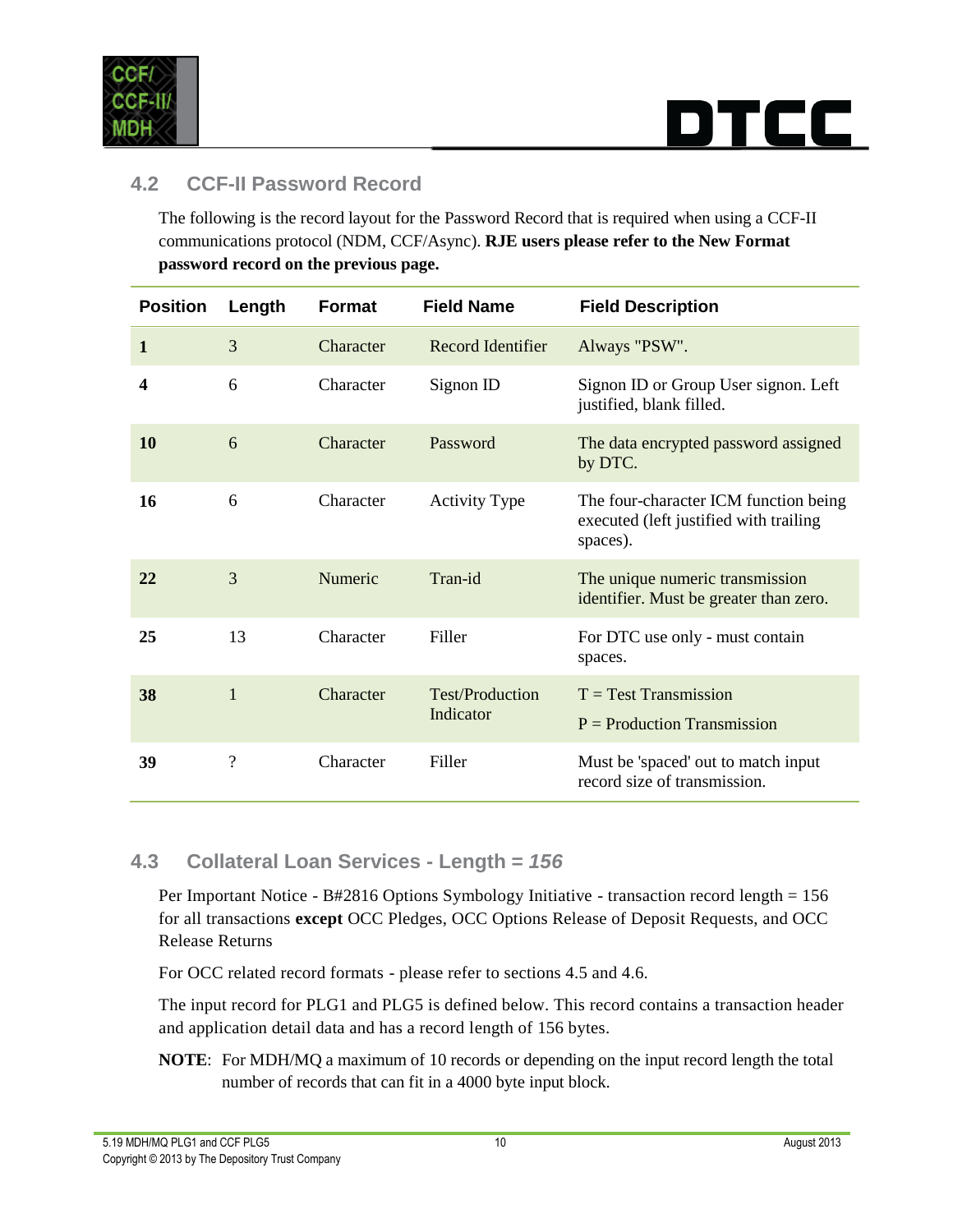

The Transaction header is prefixed to every application record. The field layout of the 26-byte header is defined as:

<span id="page-10-0"></span>

| <b>Position</b> | Length         | <b>Format</b> | <b>Field Name</b>            | <b>Field Description</b>                                                                                                                                                     |
|-----------------|----------------|---------------|------------------------------|------------------------------------------------------------------------------------------------------------------------------------------------------------------------------|
| 1               | $\mathbf{1}$   | Character     | <b>Feedback Indicator</b>    | Used to indicate if any errors were<br>encountered during processing. This<br>field is to be left blank on input.                                                            |
| 2               | 1              | Character     | Test/Production<br>Indicator | Used to indicator whether the<br>transaction is to be processed in the<br>"Test" or "Production" environment.<br>This is a required field.<br>$T = Test$<br>$P =$ Production |
| 9               | $\overline{2}$ | Numeric       | <b>Record Suffix</b>         | Used to indicate the "Record #' on<br>single and multiple data records within<br>a transaction                                                                               |
| 11              | $\overline{2}$ | Numeric       | <b>Version Number</b>        | Used to indicate which version (e.g.:<br>'latest' or 'previous' format) the data is<br>in.                                                                                   |
| 13              | 6              | Character     | User Reference #             | Used by transmitting party to uniquely<br>identify the transaction. (Optional)                                                                                               |
| 19              | 8              | Character     | Addressee                    | The entity on behalf of which the<br>transaction is being processed. Right<br>justified, zero filled for numeric<br>addressee or 'Mnnnnnnn' for non-<br>numeric addressee.   |

#### **NOTE:** STANDARD TRANSACTION HEADER FOR CCF, CCF-II, AND MDH/MQ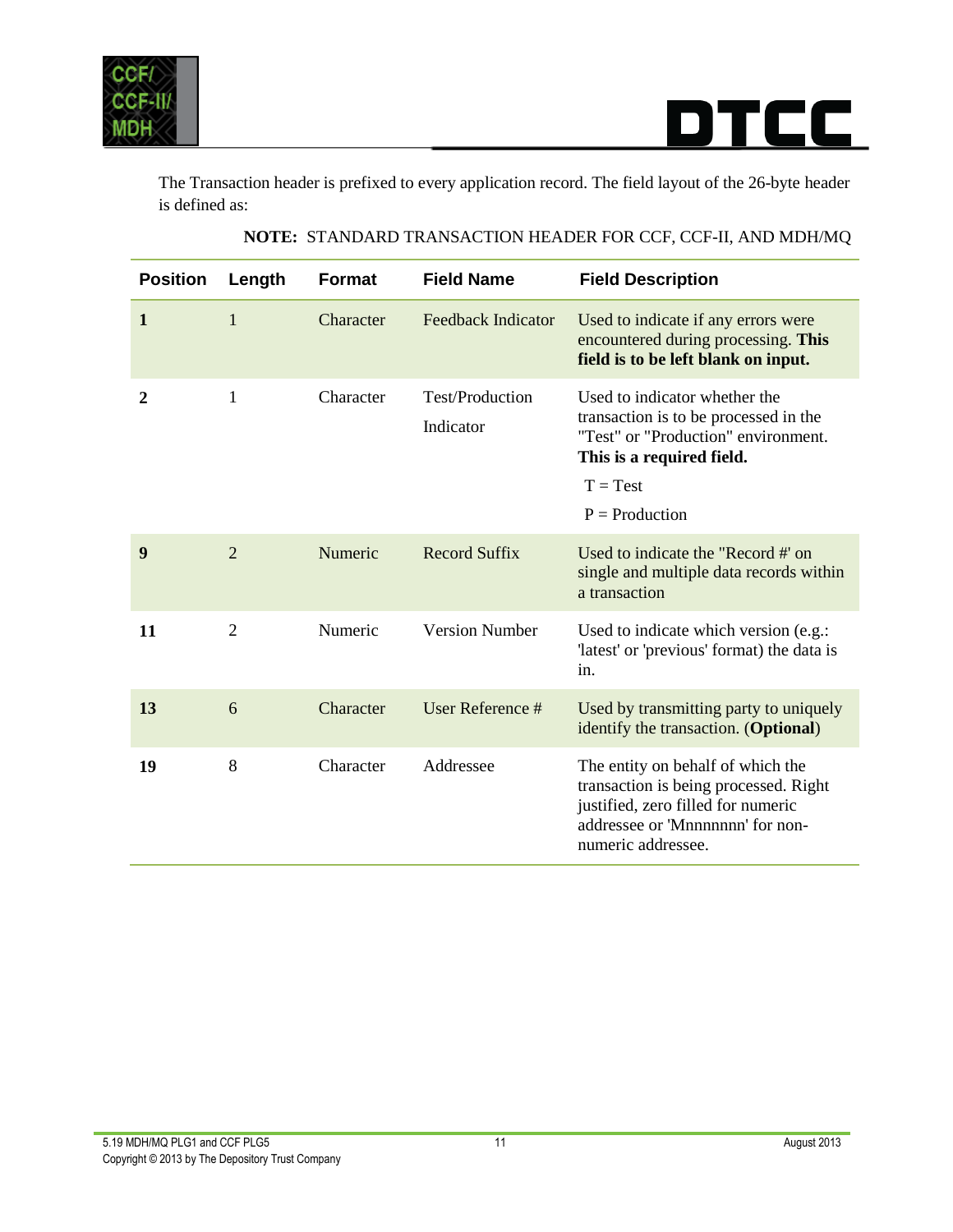

| <b>Position</b> | Length         | <b>Format</b> | <b>Field Name</b> | <b>Field Description</b>                                                                                                                                                |
|-----------------|----------------|---------------|-------------------|-------------------------------------------------------------------------------------------------------------------------------------------------------------------------|
| 27              | $\overline{2}$ | Character     | Record Type       | Must contain one of the following<br>values.                                                                                                                            |
|                 |                |               |                   | '01' - Free Pledge                                                                                                                                                      |
|                 |                |               |                   | '02' - Valued Pledge                                                                                                                                                    |
|                 |                |               |                   | '03' – Free Release Request                                                                                                                                             |
|                 |                |               |                   | '04' - Valued Release Request                                                                                                                                           |
|                 |                |               |                   | '05' - Free Release Return                                                                                                                                              |
|                 |                |               |                   | '06' - Valued Release Return                                                                                                                                            |
|                 |                |               |                   | '08' – Free Pledge to a Federal<br><b>Reserve Bank</b>                                                                                                                  |
|                 |                |               |                   | '09' – Free Release Request to a<br><b>Federal Reserve Bank</b>                                                                                                         |
|                 |                |               |                   | See section 4.6 for Transaction<br>"Record Types" containing OCC<br>record formats                                                                                      |
| 29              | 8              | Character     | Pledgor           | The Participant number of the pledgor<br>submitting the transaction.                                                                                                    |
| 37              | $8\,$          | Character     | Pledgee           | The Pledgee number to whom the<br>pledge is being sent. Not Allowed for<br><b>Options Release of Deposit (leave as</b><br>spaces).                                      |
| 45              | 9              | Character     | <b>CUSIP</b>      | The number identifying the pledged<br>security.                                                                                                                         |
| 54              | 9              | Character     | Share quantity    | The number of securities pledged.                                                                                                                                       |
| 63              | 8              | Character     | Loan Date         | The accounting date set up to group<br>pledges involving the same CUSIP.<br>Not Allowed for Options Release of<br>Deposit (leave as spaces). Format:<br><b>CCYYMMDD</b> |

### **4.4 COL Detail Record Format for Input**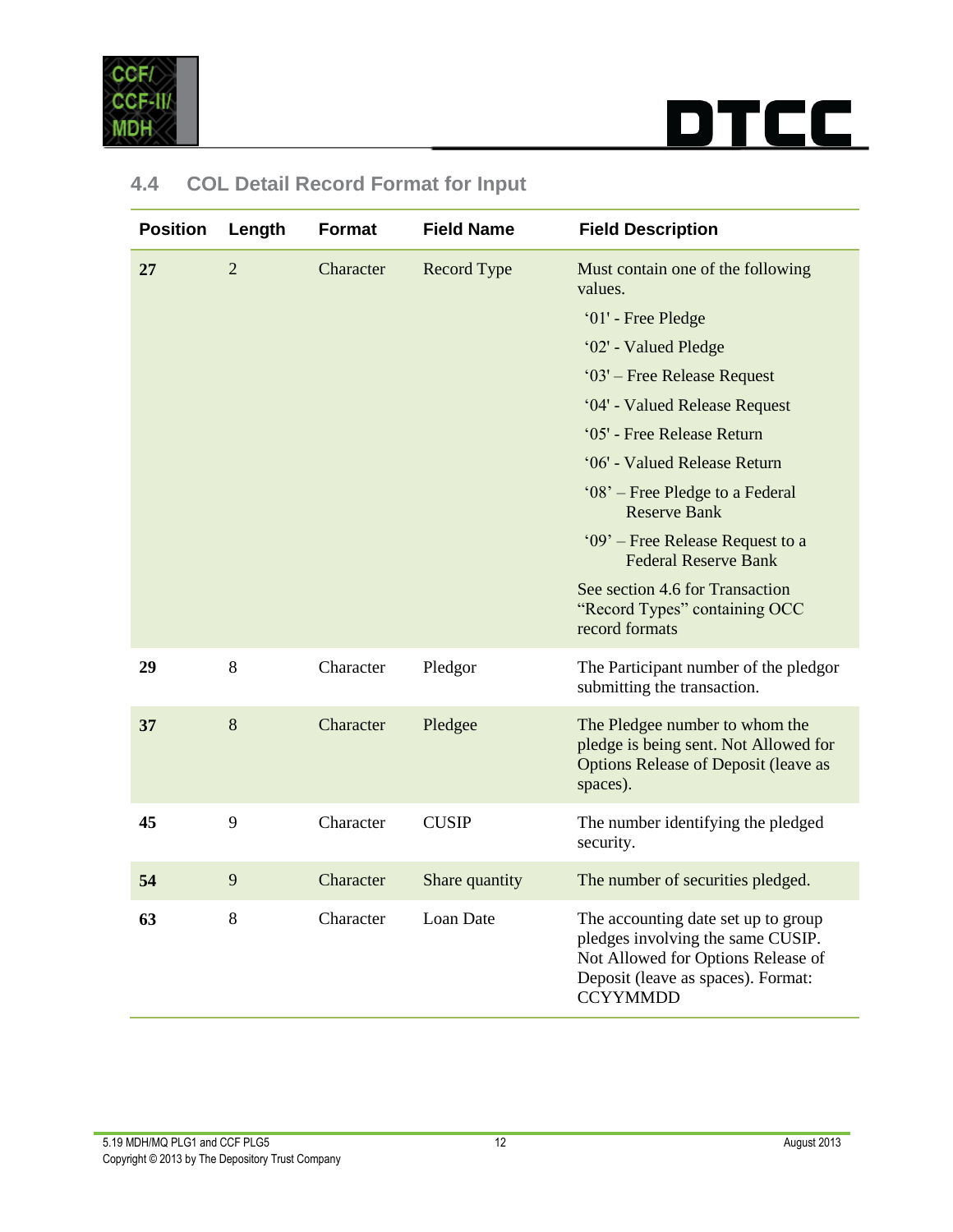

| <b>Position</b> | Length         | <b>Format</b> | <b>Field Name</b>       | <b>Field Description</b>                                                                                                                                                                                                                                                                                                                                |
|-----------------|----------------|---------------|-------------------------|---------------------------------------------------------------------------------------------------------------------------------------------------------------------------------------------------------------------------------------------------------------------------------------------------------------------------------------------------------|
| 71              | 10             | Character     | Loan Value<br>(whole)   | The whole number portion of the value<br>of the pledge. The maximum<br>acceptable loan value is 9,999,999,999.<br>This is required for Valued Pledge,<br>Valued Release Request, and Valued<br>Release Return.                                                                                                                                          |
| 81              | $\overline{2}$ | Character     | Loan Value<br>(decimal) | The decimal number portion of the<br>value of the pledge. This is required for<br>Valued Pledge, Valued Release<br>Request, and Valued Release Return                                                                                                                                                                                                   |
| 83              | $\mathbf{1}$   | Character     | Pledge<br>Purpose       | Purpose of a pledge:<br>$'1'$ = New Loan<br>$2'$ = Increase in Loan<br>'3' = Additional Collateral<br>'4' = Substitution of Collateral<br>Required for Free Pledge, Free Pledge<br>to the OCC, and Valued Pledge.                                                                                                                                       |
| 84              | $\mathbf{1}$   | Character     | Release Type            | The reason for the release request:<br>$'1'$ = Delivery<br>$2'$ = Substitution of Collateral<br>$3'$ = Decrease of Collateral<br>'4' = Release of Excess Collateral<br>Required for Free Release Request,<br>Valued Release Request, Free Release<br>Return, Valued Release Return. Not<br>Allowed for Options Release of<br>Deposit (leave as spaces). |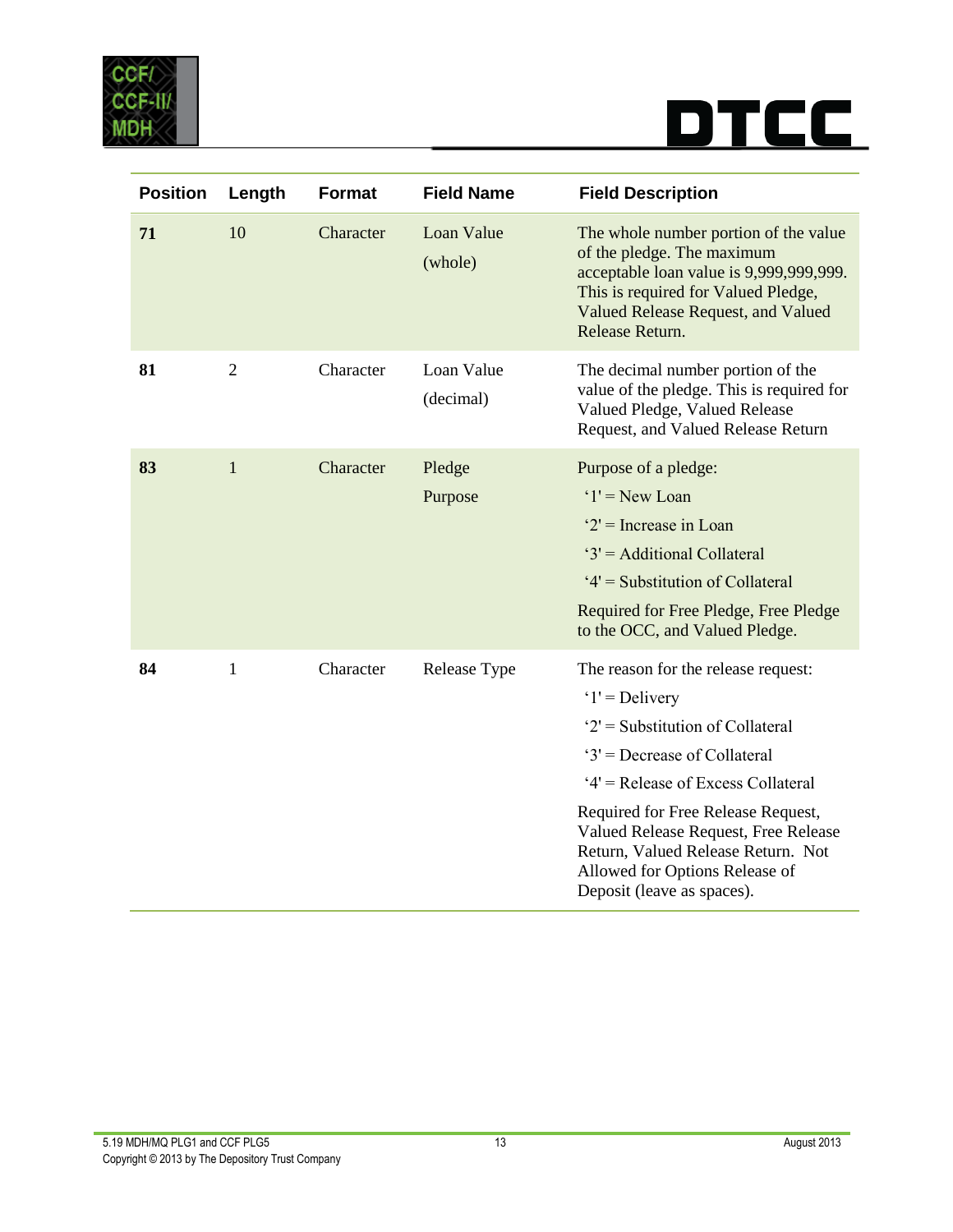

| <b>Position</b> | Length       | <b>Format</b> | <b>Field Name</b>     | <b>Field Description</b>                                                                            |
|-----------------|--------------|---------------|-----------------------|-----------------------------------------------------------------------------------------------------|
| 85              | $\mathbf{1}$ | Character     | Hypothecation<br>Code | Indicates to the Pledgee the person(s)<br>for whom this transaction is pledged:                     |
|                 |              |               |                       | $1'$ = Each security in the pledge is<br>carried for the account of one or<br>more customers.       |
|                 |              |               |                       | $2'$ = All Securities in the pledge are<br>carried for the account of a single<br>customer.         |
|                 |              |               |                       | $3'$ = No securities in the pledge are<br>carried for the account of any<br>customers.              |
|                 |              |               |                       | $7 =$ Used for Repo Accounts                                                                        |
|                 |              |               |                       | '8' = Used for Repo Accounts                                                                        |
|                 |              |               |                       | '9' = Used for Repo Accounts                                                                        |
|                 |              |               |                       | Required only for Free Pledge, Free<br>Pledge to the OCC, and Valued Pledge.                        |
| 86              | $\mathbf{1}$ | Character     | Prevent Pend          | Indicates if securities can be pended.                                                              |
|                 |              |               | Indicator             | $P'$ = Prevent pending for this<br>transaction.                                                     |
|                 |              |               |                       | $\cdot$ $\cdot$ = (Space) Allow this transaction to<br>be pended.                                   |
| 87              | $\mathbf{1}$ | Character     | <b>CNS</b> Indicator  | Indicates if securities should be made<br>eligible for CNS processing:                              |
|                 |              |               |                       | $1'$ = CNS processing desired.                                                                      |
|                 |              |               |                       | $\cdot$ $\cdot$ = (Space) No CNS processing.                                                        |
|                 |              |               |                       | Applicable only for Free Release<br><b>Request and Options Release of</b><br><b>Deposit Request</b> |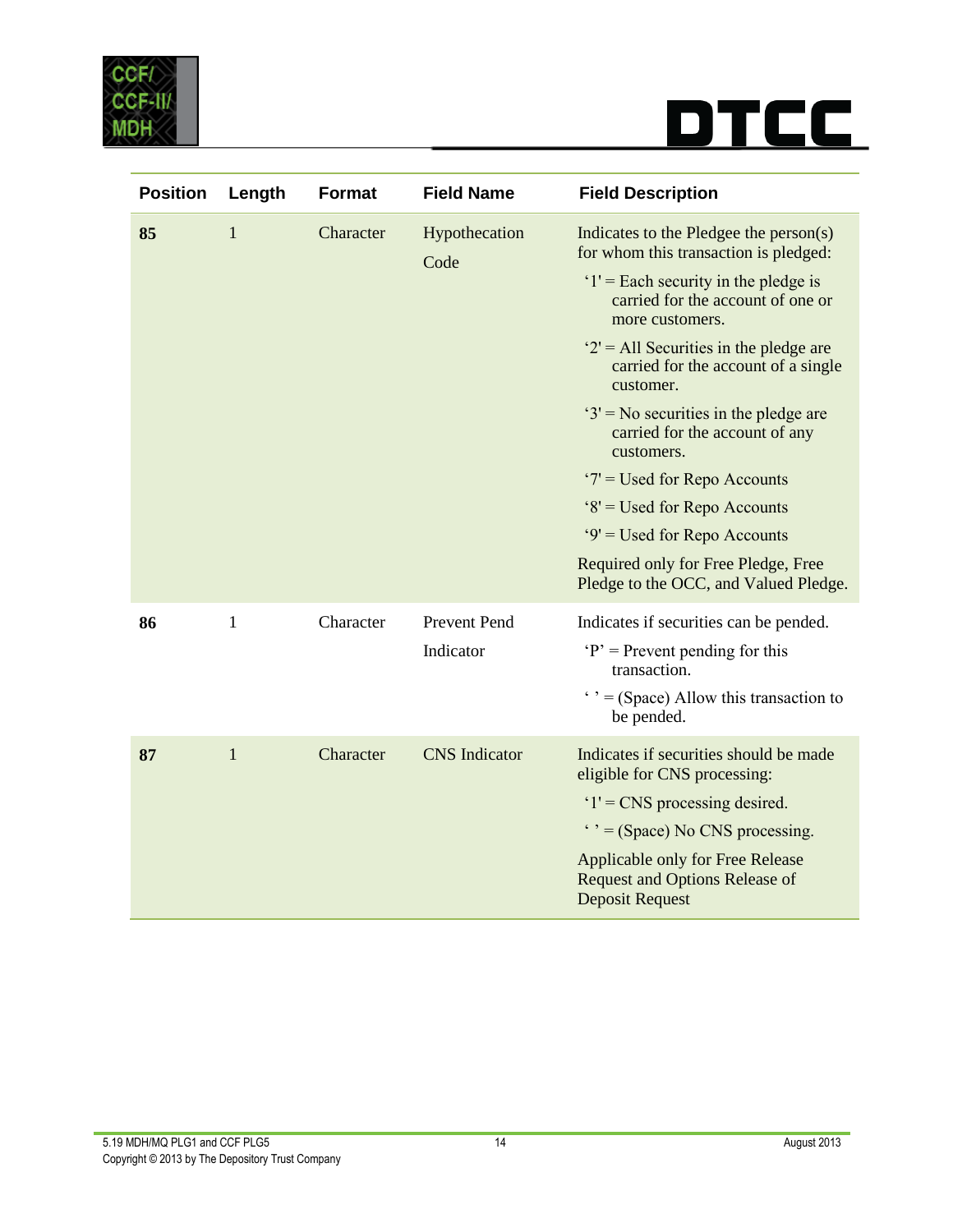

| <b>Position</b> | Length       | <b>Format</b> | <b>Field Name</b>    | <b>Field Description</b>                                                                                                          |
|-----------------|--------------|---------------|----------------------|-----------------------------------------------------------------------------------------------------------------------------------|
| 88              | $\mathbf{1}$ | Character     | <b>IPO</b> Indicator | Used to indicate that the new IPO<br>format ID being used:                                                                        |
|                 |              |               |                      | $\cdot$ $\cdot$ = IPO format is not used                                                                                          |
|                 |              |               |                      | $Y' = \text{IPO}$ format is not used                                                                                              |
|                 |              |               |                      | $Y' = \text{IPO}$ format is being used                                                                                            |
|                 |              |               |                      | Applicable only for Free Pledge, Free<br>Pledge to the OCC, and Valued Pledge.                                                    |
|                 |              |               |                      | Not applicable to Federal Reserve Bank<br>transactions (Record Types '08' and<br>(09)                                             |
| 89              | $\mathbf{1}$ | Character     | <b>PTA</b> Indicator | $\cdot$ $\cdot$ = Not Subject to Pending Transfer<br><b>Account Processing</b>                                                    |
|                 |              |               |                      | $Y' =$ Subject to Pending Transfer<br><b>Account Processing</b>                                                                   |
|                 |              |               |                      | Applicable only for Free Pledge, Free<br>Pledge to the OCC.                                                                       |
|                 |              |               |                      | Not applicable to Federal Reserve Bank<br>transactions (Record Types '08' and<br>(09)                                             |
| 90              | 11           | Character     | Filler               | Blank (Spaces) for all Free / Valued<br>transactions - Record Types '01'<br>through '06'                                          |
| 101             | 56           | Character     | (Comments)           | Used for free form comments<br>describing the transaction.                                                                        |
|                 |              |               |                      | Not applicable to Federal Reserve Bank<br>transactions (Record Types '08' and<br>$(99)$ , or OCC transactions $(21, 25)$ ,<br>27) |

**The following fields only apply to Federal Reserve Bank transactions (Record Types '08' and '09'). These fields redefine positions 88 through 156.**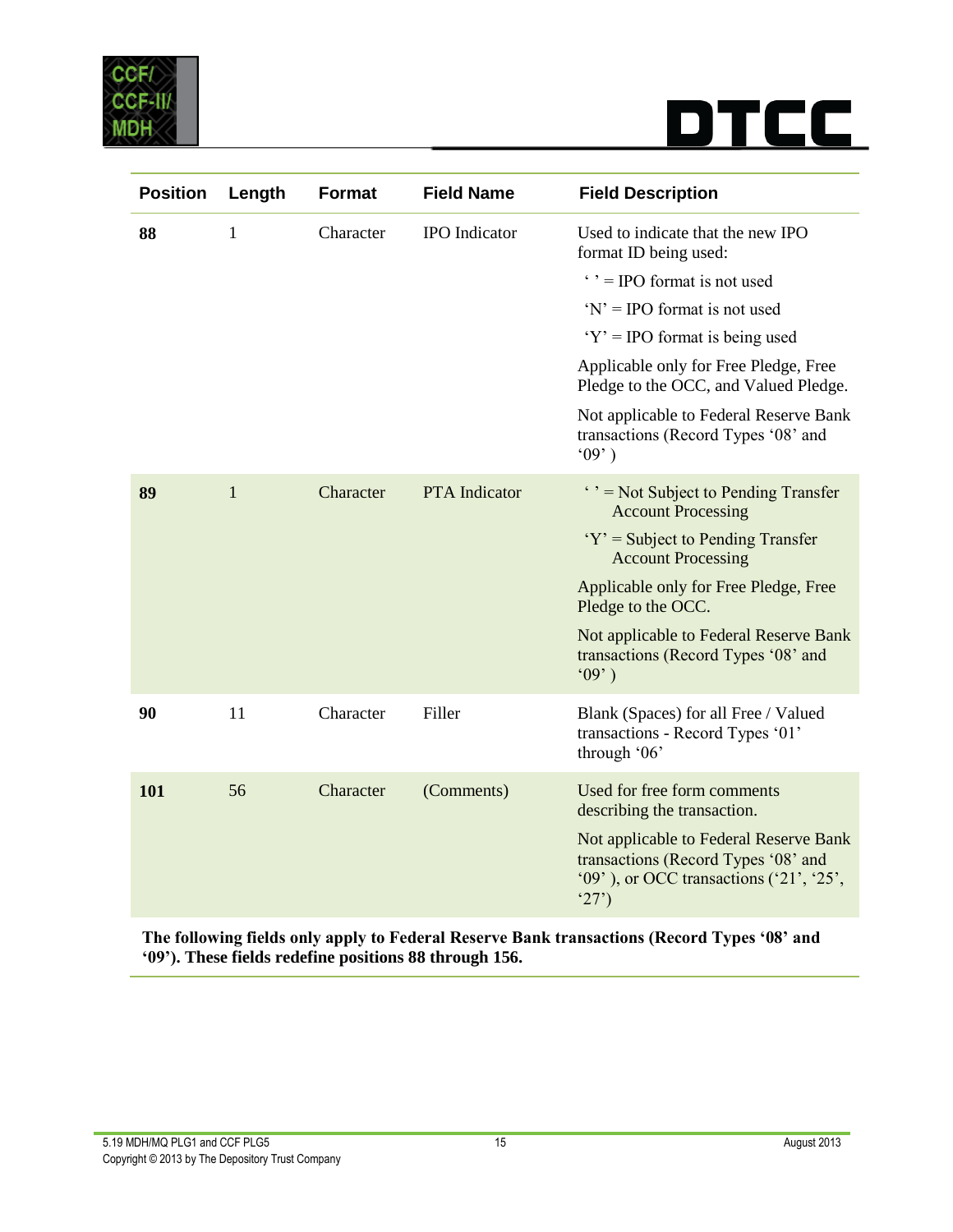

<span id="page-15-0"></span>

| <b>Position</b> | Length         | <b>Format</b> | <b>Field Name</b>              | <b>Field Description</b>                                                                                              |
|-----------------|----------------|---------------|--------------------------------|-----------------------------------------------------------------------------------------------------------------------|
| 88              | $\overline{2}$ | Character     | <b>Federal Reserve</b>         | '01' - DISCOUNT*                                                                                                      |
|                 |                |               | Purpose                        | '02' - TREASURY TAX AND LOAN                                                                                          |
|                 |                |               |                                | '03' - CIRCULAR 176 (PUBLIC<br>PURPOSES)                                                                              |
|                 |                |               |                                | '04' - TT&L (TERM INVEST<br>PROGRAM T208)                                                                             |
|                 |                |               |                                | * Purpose '01' – DISCOUNT can also<br>be used for DAYLIGHT (FUNDS)<br><b>OVERDRAFTS</b>                               |
|                 |                |               |                                | This is a required field and only applies<br>to Federal Reserve Bank transactions<br>(Record Types '08' and '09')     |
| 90              | 9              | Character     | <b>Bank ABA Number</b>         | <b>Bank ABA Number</b>                                                                                                |
|                 |                |               |                                | This is a required field and only applies<br>to Federal Reserve Bank transactions<br>(Record Types '08' and '09')     |
| 99              | $\overline{2}$ | Character     | Filler                         | <b>Blank (Spaces) for Federal Reserve</b><br>Bank transactions (Record Types '08'<br>and ' $09$ ')                    |
| 101             | 20             | Character     | <b>Bank ABA</b><br>Description | Free form ABA description. Must be<br>populated.                                                                      |
|                 |                |               |                                | This is a required field and only applies<br>to Federal Reserve Bank transactions<br>(Record Types '08' and '09')     |
| 121             | 36             | Character     | (Comments)                     | Used for free form comments<br>describing the transaction.                                                            |
|                 |                |               |                                | This is an optional field and only<br>applies to Federal Reserve Bank<br>transactions (Record Types '08' and<br>(09') |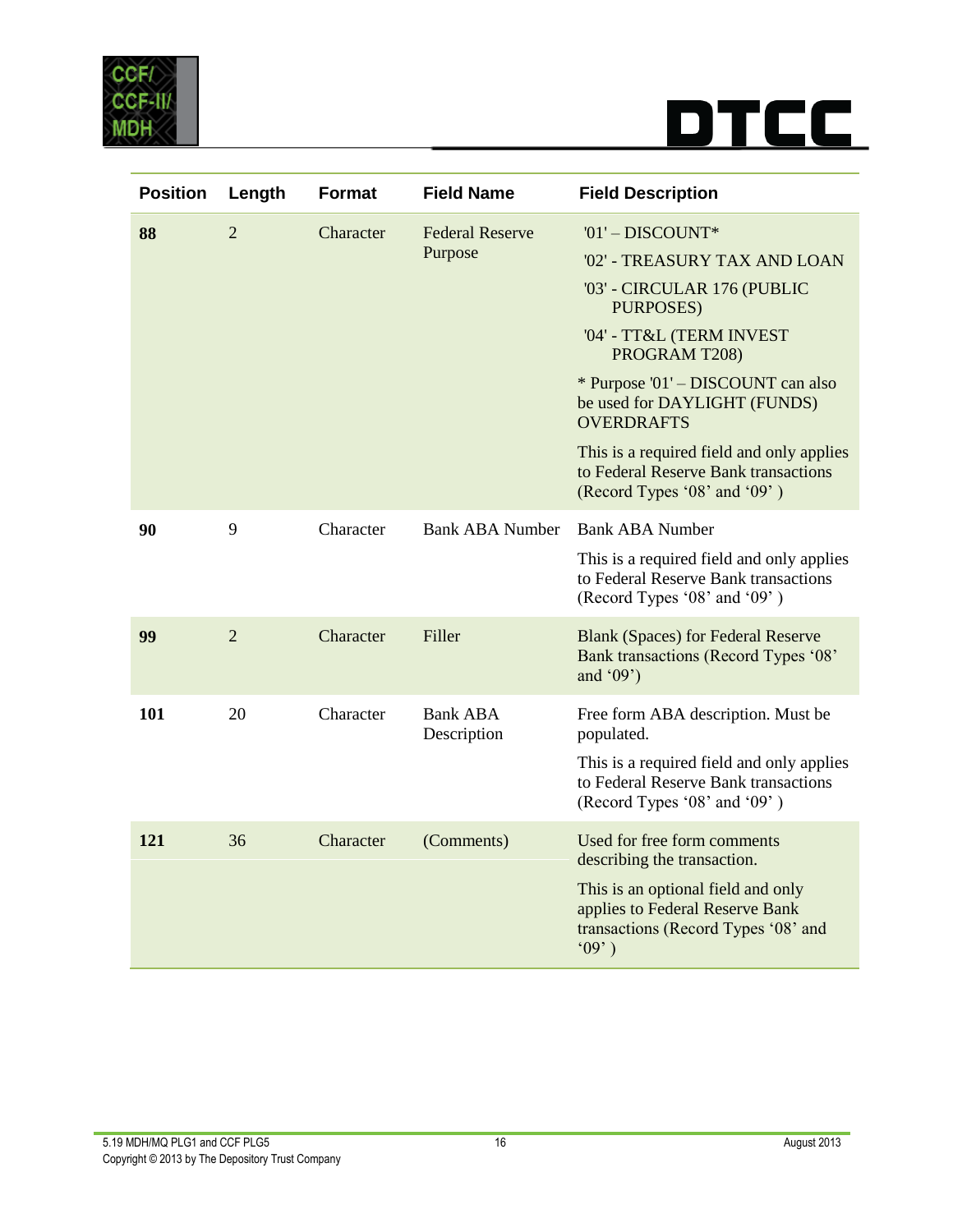

### rcc i DT

#### **4.5 Collateral Loan Services – Length =** *500*

This section refers only to OCC related record formats - as created for the Options Symbology Initiative. Length  $= 500$ 

The input record for PLG1 and PLG5 is defined below. This record contains a transaction header and application detail data and has a record length of 500 bytes.

| <b>Position</b>    | Length | Format    | <b>Field Name</b> | <b>Field Description</b> |
|--------------------|--------|-----------|-------------------|--------------------------|
| 1 and 2            |        |           | Record Type       | See Table 4.3            |
| 3                  | 6      | Character | Record Type       | COLC02                   |
| 9<br>through<br>26 |        | Character | Pledgee           | See Table 4.3            |

#### <span id="page-16-0"></span>**4.6 COL Detail Record Format for Input – Length=500**

For the purpose of accommodating new and revised OCC field formats resulting from the Options Symbology Initiative (OSI) – Record Type (COLC02) – Length=500

| <b>Position</b>     | Length | <b>Format</b> | <b>Field Name</b> | <b>Field Description</b>                     |
|---------------------|--------|---------------|-------------------|----------------------------------------------|
| 27                  | 2      | Character     | Record Type       | Must contain one of the following<br>values: |
|                     |        |               |                   | $21'$ – Free Pledge to the OCC               |
|                     |        |               |                   | $25'$ – Free Release Return from the<br>OCC  |
|                     |        |               |                   | '27' – Options Release of Deposit<br>Request |
| 29<br>through<br>89 |        |               |                   | See Table 4.4                                |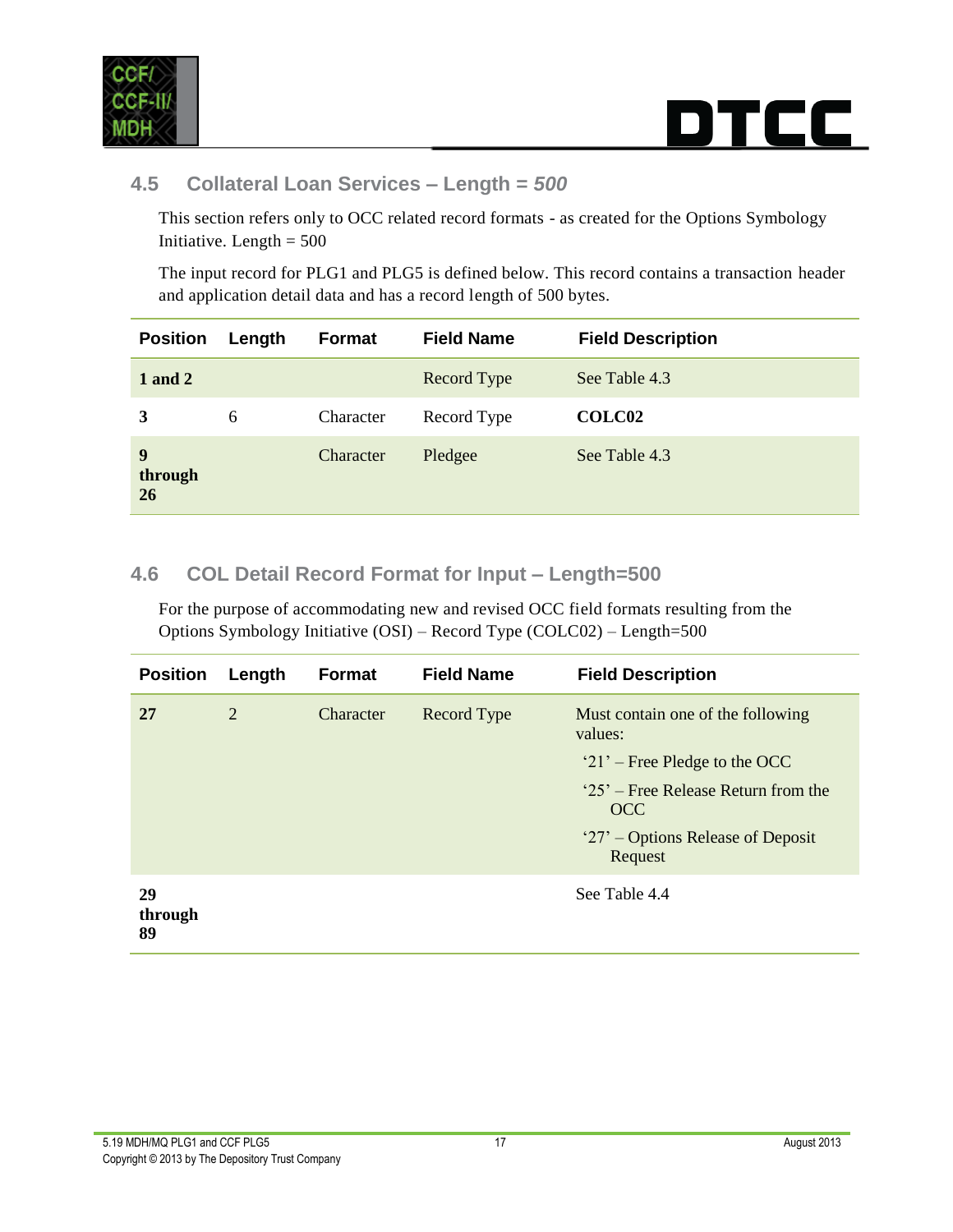

| <b>Position</b> | Length         | <b>Format</b> | <b>Field Name</b>                                    | <b>Field Description</b>                                                                                                                                                                                                                                                                               |
|-----------------|----------------|---------------|------------------------------------------------------|--------------------------------------------------------------------------------------------------------------------------------------------------------------------------------------------------------------------------------------------------------------------------------------------------------|
| 90              | 8              | Character     | <b>OCC</b> Participant<br>Number (aka OCC<br>Member) | The Participant number of the OCC<br>member. If it matches the pledgor<br>participant number, this transaction is a<br>"two-party request". Required only for<br><b>Options Release of Deposit Request.</b><br>Not applicable for Record Types '08'<br>and '09' (Federal Reserve Bank<br>transactions) |
| 98              | 3              | Character     | <b>OCC</b> Number                                    | <b>OCC Participant (Pledgee) Numbers</b><br>(981, 554, 939, or 912)<br>Required only for Options Release of<br>Deposit Request.                                                                                                                                                                        |
| 101             | $\overline{2}$ | Character     | <b>OCC</b> Clearing<br>Group ID                      | <b>OCC Future Use</b>                                                                                                                                                                                                                                                                                  |
| 103             | 5              | Character     | <b>OCC</b> Clearing<br>Member Number                 | <b>OCC Clearing Member Number</b><br>Example '00005'<br><b>OCC</b> Required Field<br>DTC-required field for Options Release<br>of Deposit Request (both two-party &<br>three-party requests).                                                                                                          |
| 108             | $\overline{2}$ | Character     | <b>OCC</b> Account<br><b>Type</b>                    | OCC Account Type List of values:<br>'C ' – Customer<br>$F - Firm$<br>'M ' - Market Maker<br>'Z ' – Clearing Fund<br><b>OCC Required Field</b><br>DTC required field for Options<br><b>Release of Deposit Request (two-party</b><br>request only)                                                       |
| 110             | 15             | Character     | <b>OCC</b> Account ID                                | <b>OCC Sub-Account ID</b><br>Example: 'ABC'<br>Optional field                                                                                                                                                                                                                                          |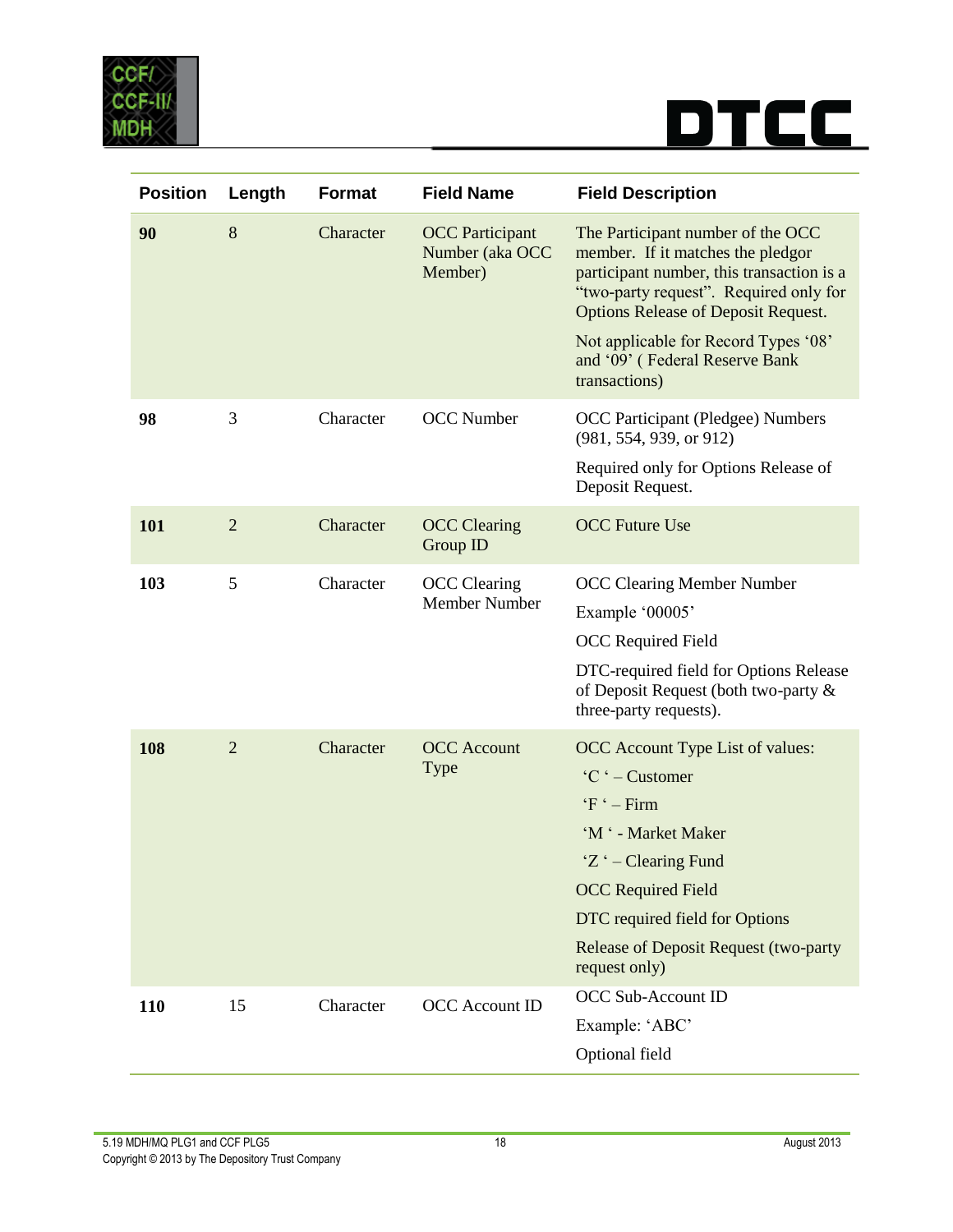

| <b>Position</b> | Length         | <b>Format</b> | <b>Field Name</b>                            | <b>Field Description</b>                                                                                                                                                                                                                                                                            |
|-----------------|----------------|---------------|----------------------------------------------|-----------------------------------------------------------------------------------------------------------------------------------------------------------------------------------------------------------------------------------------------------------------------------------------------------|
| 125             | $\overline{2}$ | Character     | <b>OCC</b> Collateral<br>Type                | <b>OCC Collateral ID List of Values:</b><br>'GE' - GSE Debt<br>'GS' - Government Security<br>'MM' - Money Market Fund<br>'SD' – Specific Deposit<br>'VS' – Valued Security<br><b>OCC Required Field</b><br>DTC required field for Options Release<br>of Deposit Request (two-party request<br>only) |
| 127             | 6              | Character     | <b>OCC</b> Option<br>Symbol                  | <b>Option Symbol</b><br>Example: 'IBM'<br>OCC required field only for Collateral<br>Type of Specific Deposit.<br>DTC required field for Options Release<br>of Deposit Request (three- party request<br>only)                                                                                        |
| 133             | $\overline{4}$ | Character     | <b>OCC</b> Option<br><b>Expiration Year</b>  | <b>Option Expiration Year Example:</b><br>'2013'<br>OCC required field only for Collateral<br><b>Type of Specific Deposit</b><br>DTC required field for Options Release<br>of Deposit Request (three- party request<br>only)                                                                        |
| 137             | $\overline{c}$ | Character     | <b>OCC</b> Option<br><b>Expiration Month</b> | <b>Option Expiration Month</b><br>Example: '08'<br>OCC required field only for Collateral<br>Type of Specific Deposit<br>DTC required field for Options Release<br>of Deposit Request (three-party request<br>only)                                                                                 |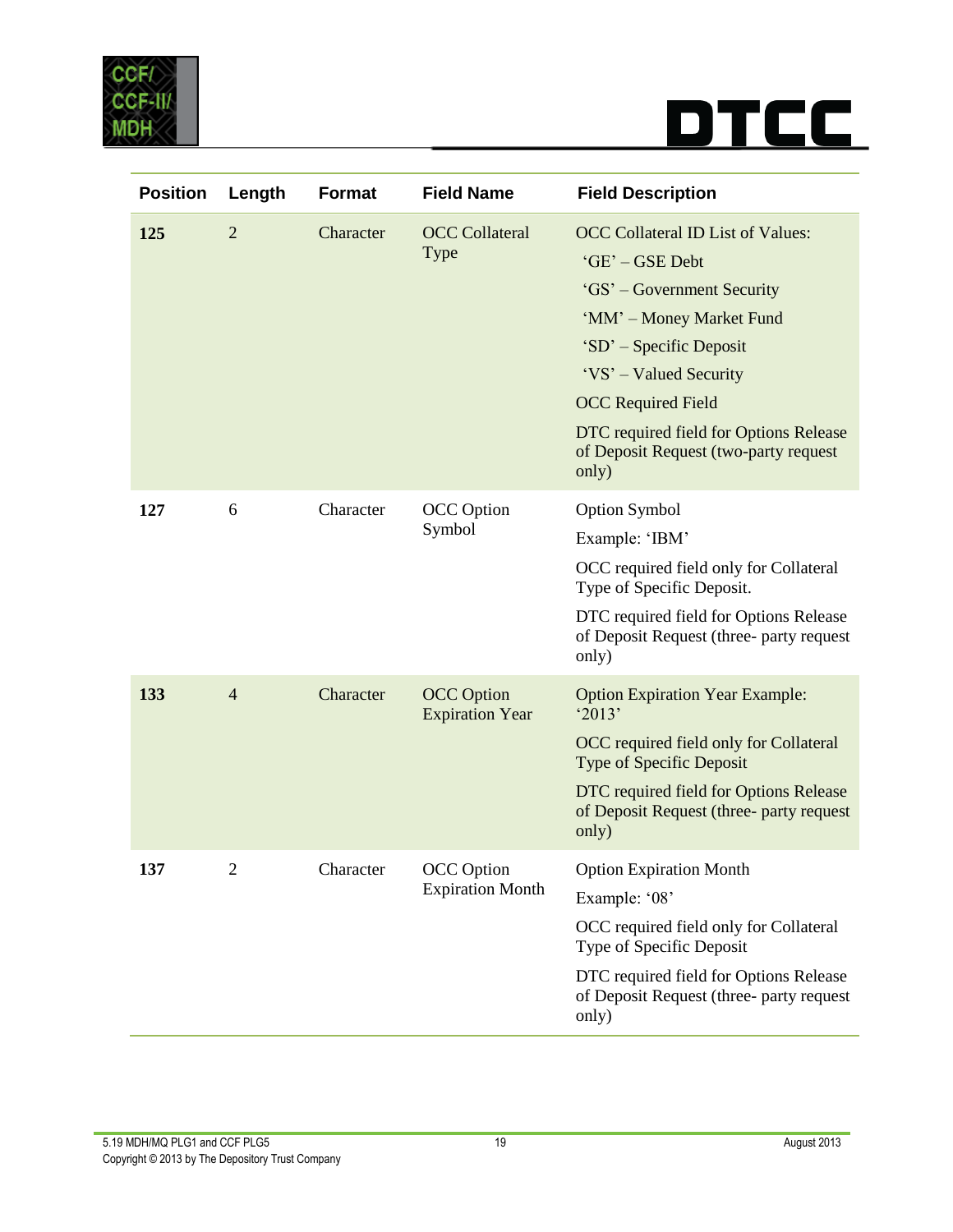

| <b>Position</b> | Length         | Format       | <b>Field Name</b>                           | <b>Field Description</b>                                                                                                                                                                                                             |
|-----------------|----------------|--------------|---------------------------------------------|--------------------------------------------------------------------------------------------------------------------------------------------------------------------------------------------------------------------------------------|
| 139             | $\overline{2}$ | Character    | <b>OCC</b> Option<br><b>Expiration Day</b>  | <b>Option Expiration Day</b><br>Example: '20'<br>OCC required field only for Collateral<br><b>Type of Specific Deposit</b><br>DTC required field for Options Release<br>of Deposit Request (three- party request<br>only)            |
| 141             | 1              | Character    | OCC Option Type                             | <b>Option Type</b><br>List of values:<br>$'C' - Call$<br>$P'$ – Put<br>OCC required field only for Collateral<br>Type of Specific Deposit                                                                                            |
| 142             | 6              | Character    | <b>OCC Option Strike</b><br>Price (Integer) | <b>Option Strike Price (Integer)</b><br>Example: '000135'<br>OCC required field only for Collateral<br><b>Type of Specific Deposit</b><br>DTC required field for Options Release<br>of Deposit Request (three-party request<br>only) |
| 148             | 6              | Character    | <b>OCC Option Strike</b><br>Price (Decimal) | <b>Option Strike Price (Decimal)</b><br>OCC required field only for Collateral<br>Type of Specific Deposit                                                                                                                           |
| 154             | 3              | <b>BLANK</b> | <b>BLANK</b>                                |                                                                                                                                                                                                                                      |
| 157             | 20             | Character    | <b>Cross Reference</b><br>Number            | <b>Cross Reference Number</b><br>Example '12345678901234567890'<br><b>Optional Field</b>                                                                                                                                             |
| 177             | 20             | Character    | <b>Customer Account</b><br>Number           | <b>Customer Account Number</b><br>Example '12345678901234567890'<br><b>Optional Field</b>                                                                                                                                            |
| 197             | 30             | <b>Blank</b> | <b>OCC FILLER</b>                           | Reserved for OCC future use                                                                                                                                                                                                          |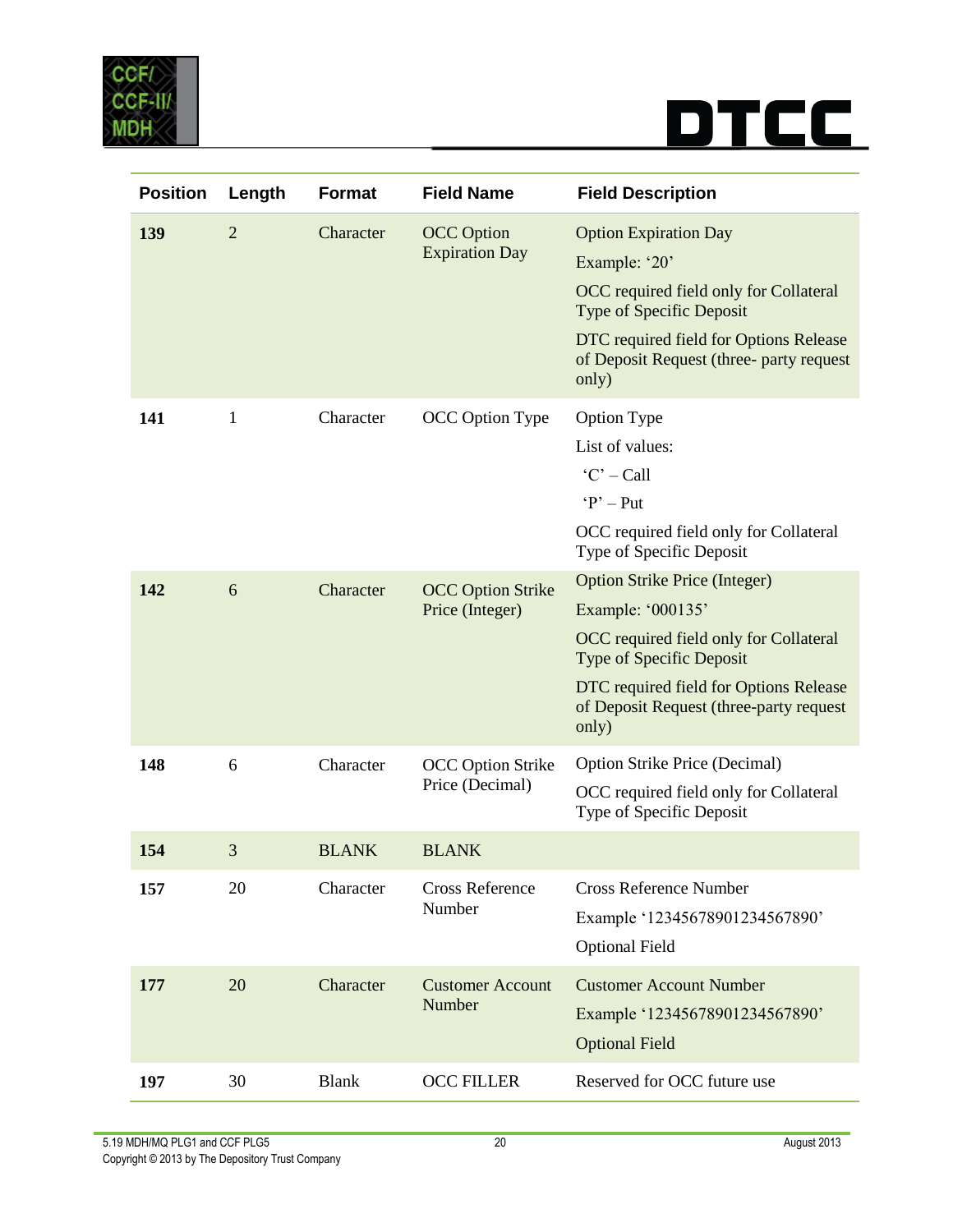

| <b>Position</b> | Length | Format       | <b>Field Name</b> | <b>Field Description</b>                           |
|-----------------|--------|--------------|-------------------|----------------------------------------------------|
| 227             | 79     | <b>Blank</b> | DTCC FILLER       | Reserved for DTCC use                              |
| 307             | 193    | <b>Blank</b> | DTCC FILLER       | Reserved for DTCC and/or Participant<br>future use |

#### <span id="page-20-0"></span>**4.7 CCF/CCF-II Trailer Record**

The following record layout is for the CCF/CCF-II Trailer record that must be the last record of every CCF or CCF-II input transmission to DTC.

| <b>Position</b> | Length         | <b>Format</b> | <b>Field Name</b>                        | <b>Field Description</b>                                                                                                                                           |
|-----------------|----------------|---------------|------------------------------------------|--------------------------------------------------------------------------------------------------------------------------------------------------------------------|
| $\mathbf{1}$    | $\mathbf{1}$   | Character     | <b>Feedback Indicator</b>                | Must be blank on input. This field will<br>contain a '?' if returned in error in the<br>response file.                                                             |
| 2               | $\mathbf{1}$   | Character     | Test/Production<br>Indicator             | $T = test$<br>$P =$ production                                                                                                                                     |
| 3               | 6              | Character     | <b>Record Type</b>                       | Must contain the literal "TRAILR".                                                                                                                                 |
| 9               | $\overline{2}$ | Numeric       | <b>Record Suffix</b>                     | Must be "01".                                                                                                                                                      |
| 11              | $\overline{2}$ | Numeric       | Version #                                | Must be "01".                                                                                                                                                      |
| 13              | 6              | Character     | User Reference #                         | This field is optional - to be used by<br>User.                                                                                                                    |
| 19              | 8              | Character     | Addressee                                |                                                                                                                                                                    |
| 27              | $\overline{7}$ | Numeric       | <b>Total Record Count</b><br>9(7)        | The total number of Data records in<br>this transmission. This total excludes<br>the Trailer record, and must equal the<br>DTC-calculated total record count.      |
| 34              | 13             | Numeric       | <b>Total Quantity</b><br>Amount<br>9(13) | The total quantity amount in all the<br>Data records in this transmission.<br>Must equal the DTC-calculated total<br>quantity amount or zero if not<br>applicable. |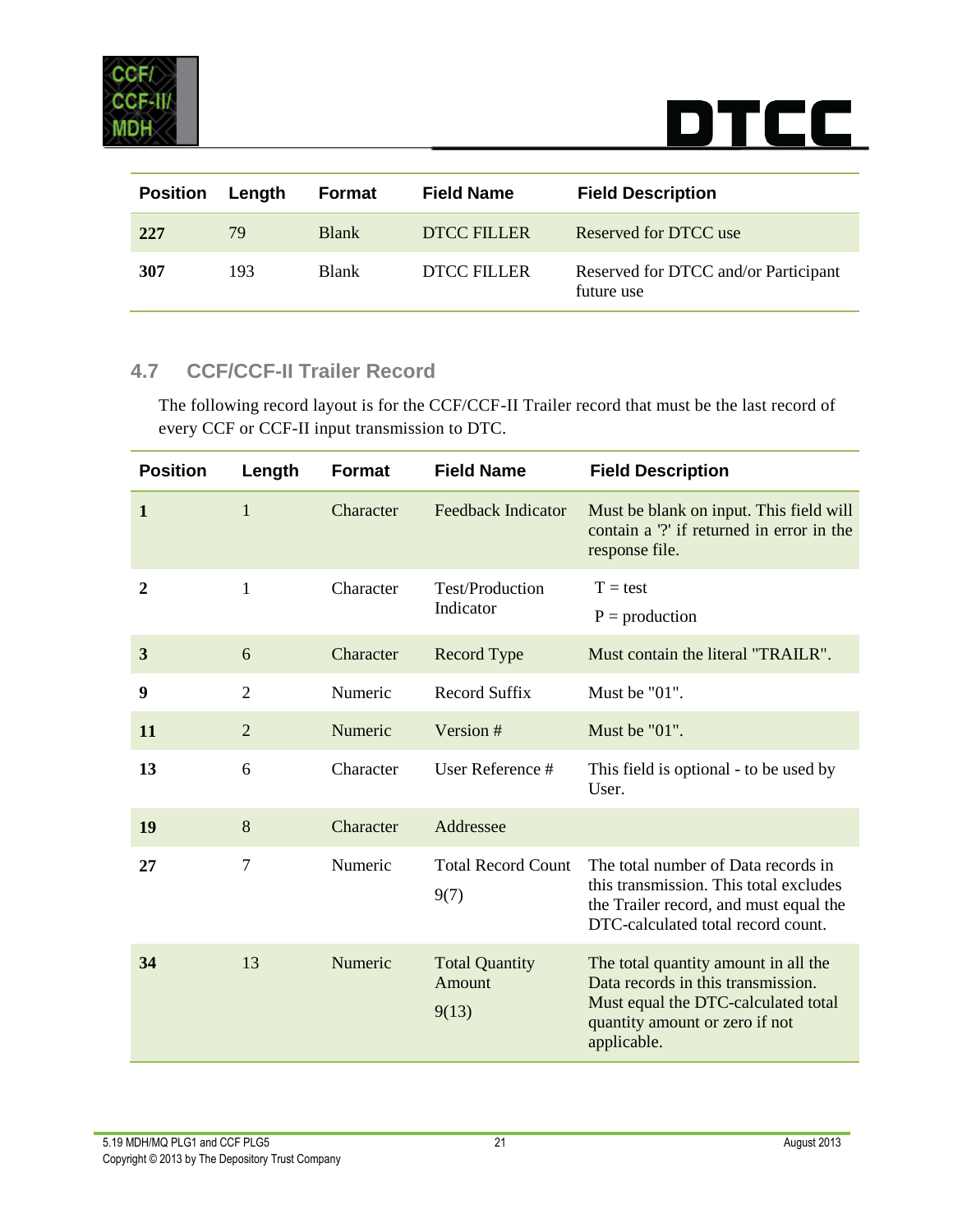

| <b>Position</b> | Length | <b>Format</b>  | <b>Field Name</b>                           | <b>Field Description</b>                                                                                                                                        |
|-----------------|--------|----------------|---------------------------------------------|-----------------------------------------------------------------------------------------------------------------------------------------------------------------|
| 47              | 15     | <b>Numeric</b> | <b>Total Dollar</b><br>Amount<br>9(13)V9(2) | The total Dollar amount in all the<br>Data records in this transmission.<br>Must equal the DTC-calculated total<br>dollar amount, or zero if not<br>applicable. |
| 62              | 62     | Character      | Filler                                      | Value Spaces. "?" is the ending<br>position of the data record being<br>transmitted.                                                                            |

#### <span id="page-21-0"></span>**4.8 Message Types**

There are two possible sources of messages:

The CCF/CCF-II Response File is returned to the user immediately upon completion of the transmission. This is also known as a "Front End Error".

An application reject is also known as a "Back End Reject".

#### <span id="page-21-1"></span>**4.9 CCF and CCF-II Response File**

After the end of a transmission, DTC returns a Response File containing two types of computerreadable records to the Participant. Users are responsible for appropriate processing of these computer-readable records, using them to determine which transactions have been accepted or rejected, along with other information regarding the status of the transmission.

The two record types that appear within the Response File are described below:

Summary Total Record: (called "CCFSUM" in the record type field of the transaction record) contains summary information regarding the entire transmission, including totals for accepted and rejected transactions. The Summary Total Record will always be the first record in the Response File.

Application Data Records: are returned to the user in response to any edit errors detected within the transmission. Error records, if any, will follow the Summary Total Record in the response file. This type of edit reject is also known as a "Front End Reject".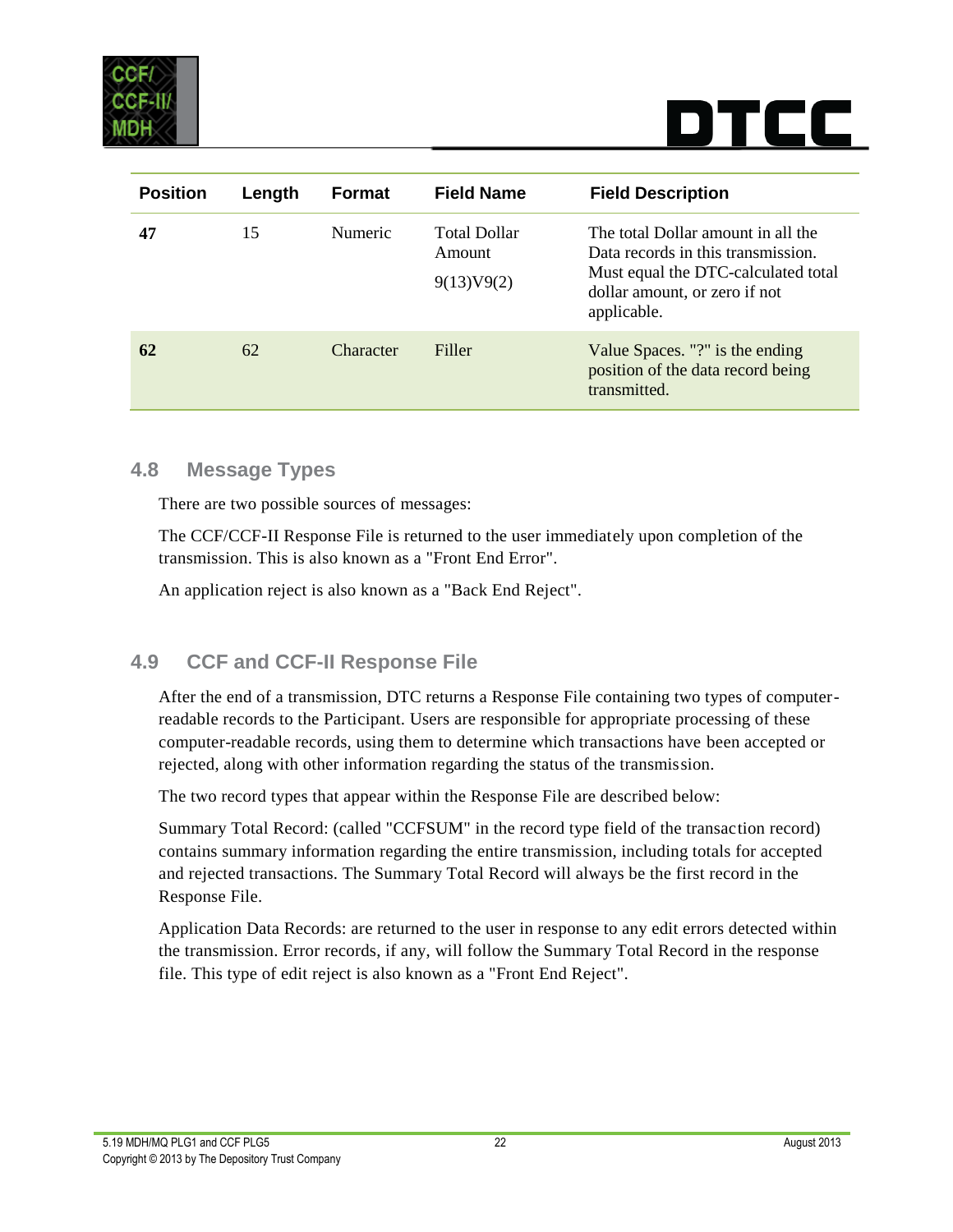



#### <span id="page-22-0"></span>**4.10 Back End Rejects**

These messages will be created when the application-processing program later rejects an input transaction, which has been accepted by the front-end editing module.

Back-end rejects will be queued back to the message queue associated with the password that was used to transmit the input transaction initially. The length and format of an output message is different for each application. However all messages will have a "?" in the first byte to distinguish a "Back End Reject."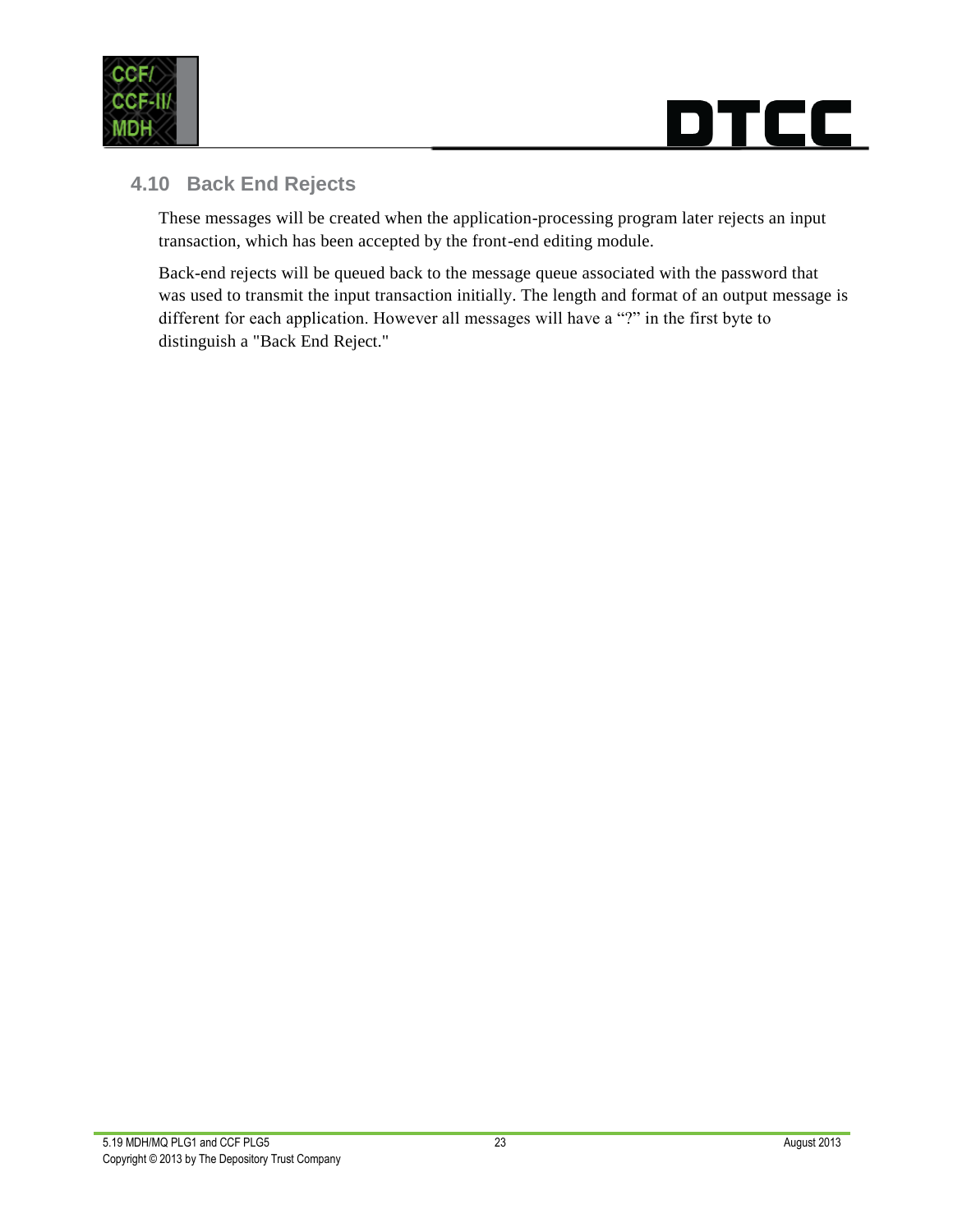

### **TCC** DJ

### <span id="page-23-0"></span>**5 CCF/CCF-II Summary Record**

The following is the record layout for the CCF/CCF-II Summary Record that is returned to all CCF/CCF-II users in the transmission response file.

| <b>Position</b> | Length                   | Format                | <b>Field Name</b>                     | <b>Field Description</b>                                                                                   |
|-----------------|--------------------------|-----------------------|---------------------------------------|------------------------------------------------------------------------------------------------------------|
| $\mathbf 1$     | $\mathbf{1}$             | Character             | <b>Feedback Indicator</b>             | "?" indicating an error has occurred.                                                                      |
| $\overline{2}$  | 1                        | Character             | Test/Production<br>Indicator          | Value 'T' or 'P' indicating Test or<br>Production.                                                         |
| $\mathbf{3}$    | 6                        | Character             | Record Type                           | Will contain the literal "CCFSUM".                                                                         |
| 9               | $\overline{2}$           | Numeric               | Record Suffix                         | Will contain "01".                                                                                         |
| 11              | $\overline{2}$           | Numeric               | Version #                             | Will contain "01".                                                                                         |
| 13              | 16                       | Character             | Filler                                | For DTC use only.                                                                                          |
| 27              | $\overline{7}$           | Numeric               | <b>Total Valid</b><br>Records         | Total number of valid (error free)<br>records received by DTC, including<br>the (valid) trailer record.    |
| 34              | $\overline{7}$           | Numeric               | <b>Total Invalid</b><br>Records       | Total number of invalid (erroneous)<br>records received by DTC, including<br>the (invalid) trailer record. |
| 41              | 13                       | Numeric               | <b>Total Valid</b><br>Quantity        | Total quantity for all valid<br>transactions received.                                                     |
| 54              | 13                       | Numeric               | Total Invalid<br>Quantity             | Total quantity for all invalid<br>transactions received.                                                   |
| 67              | 15                       | Numeric<br>9(13)V9(2) | <b>Total Valid Dollar</b><br>Amount   | Total dollar amount for all valid<br>transactions received.                                                |
| 82              | 15                       | Numeric<br>9(13)V9(2) | <b>Total Invalid</b><br>Dollar Amount | Total dollar amount for all invalid<br>transactions received.                                              |
| 97              | $\overline{4}$           | Numeric               | Transmission<br>Number                | The user assigned number identifying<br>the transmission.                                                  |
| 101             | $\overline{\mathcal{A}}$ | Character             | <b>Function Name</b>                  | Function name                                                                                              |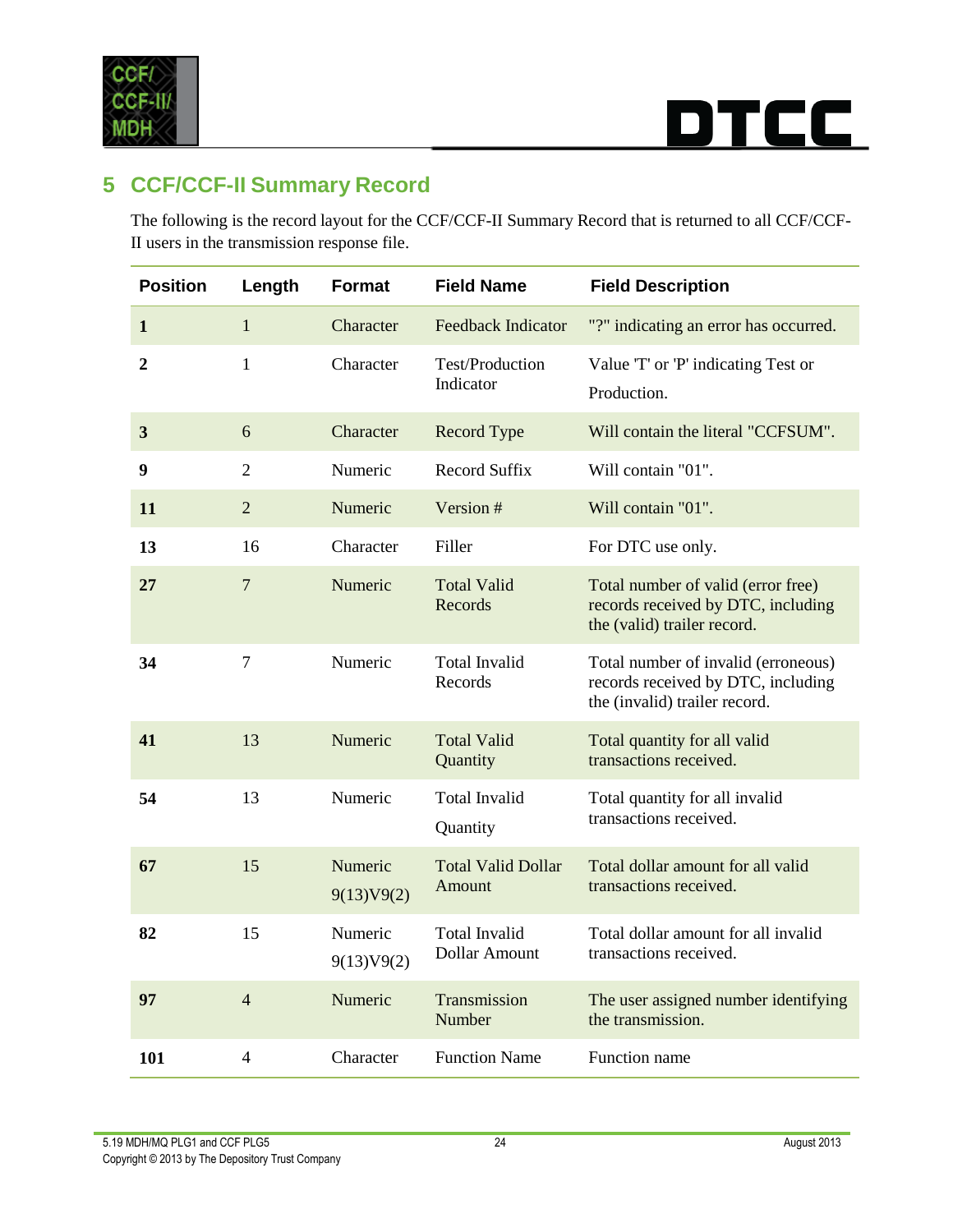

| <b>Position</b> | Length       | <b>Format</b> | <b>Field Name</b>                    | <b>Field Description</b>                                                                                                                                                                                                                                                                                  |
|-----------------|--------------|---------------|--------------------------------------|-----------------------------------------------------------------------------------------------------------------------------------------------------------------------------------------------------------------------------------------------------------------------------------------------------------|
| <b>105</b>      | $\mathbf{1}$ | Character     | Transmission<br><b>Response Code</b> | Blank indicating a successful<br>transmission OR one of the following<br>codes indicating why the entire<br>transmission was rejected.<br>$T =$ Trailer record missing<br>$P =$ Past function cutoff time<br>$E =$ More than 100 contiguous<br>rejected input records<br>$X =$ Rejected records to follow |
| 106             | 8            | Character     | <b>Transmission Date</b>             | Date data transmitted<br>(MM/DD/YY)                                                                                                                                                                                                                                                                       |
| 114             | 8            | Character     | <b>Transmission Time</b>             | Time data transmitted<br>(HH:MM:SS)                                                                                                                                                                                                                                                                       |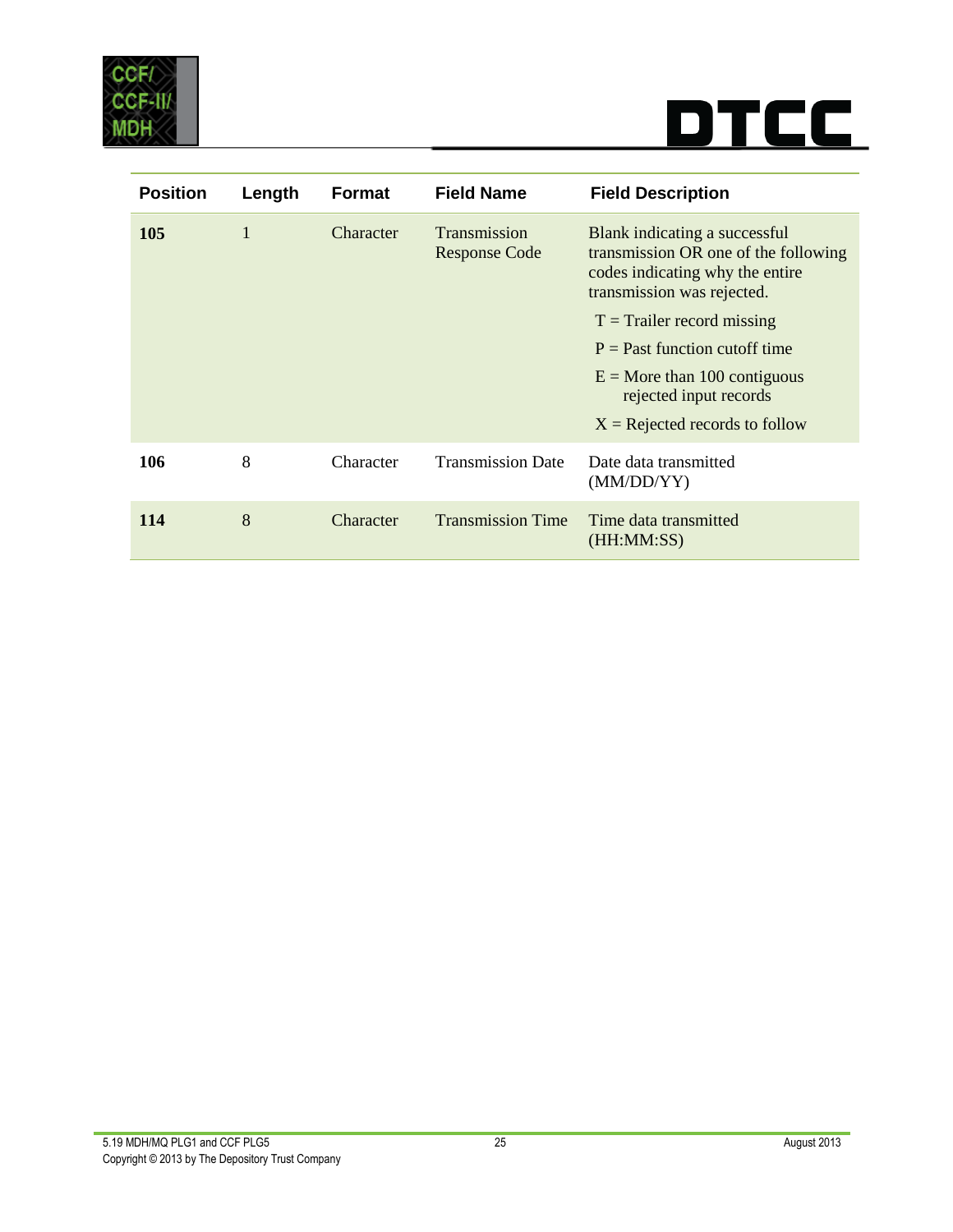

```
DTCC
```
### <span id="page-25-0"></span>**6 Machine Readable Output Header Record – Length = 271**

The following MRO includes the current output formats for participant release requests that get reported to pledgee banks and the FRB.

The OCC should see Sections 7 and 7.1 for the Options Release of Deposit Request.

| <b>Position</b> | Length         | Format    | <b>Field Name</b>            | <b>Field Description</b>                                                                                               |
|-----------------|----------------|-----------|------------------------------|------------------------------------------------------------------------------------------------------------------------|
| $\mathbf{1}$    | $\mathbf{1}$   | Character | <b>Feedback Indicator</b>    | Used to indicate if any errors were<br>encountered during processing.<br>This field will contain a value of<br>$66*99$ |
| 2               | 1              | Character | Test/Production<br>Indicator | Used to indicate transaction being<br>processed in the "Production"<br>environment.<br>This will contain value of "P". |
| 3               | 6              | Character | Record Type                  | "RELREQ"                                                                                                               |
| 9               | $\overline{2}$ | Numeric   | Record Suffix                | "01"                                                                                                                   |
| 11              | $\overline{2}$ | Numeric   | <b>Version Number</b>        | "01"                                                                                                                   |
| 13              | 6              | Character | User Reference #             | Used by transmitting party to<br>uniquely identify the transaction.<br>(Will be spaces)                                |
| 19              | 8              | Character | Filler                       |                                                                                                                        |

#### <span id="page-25-1"></span>**6.1 Machine Readable Output Detail Record**

| <b>Position</b> | Length | Format    | <b>Field Name</b>              | <b>Field Description</b>                                     |
|-----------------|--------|-----------|--------------------------------|--------------------------------------------------------------|
| 27              | 8      | Character | <b>Processing Date</b>         | <b>Current Date</b>                                          |
| 35              | 2      | Character | <b>Release Request</b><br>Type | '01' - Free Release Request<br>'02' - Valued Release Request |
| 37              | 6      | Character | Time of Notice                 | <b>Format: HHMMSS</b>                                        |
| 43              | 8      | Character | Pledgee Bank                   | The DTCC Pledgee number.                                     |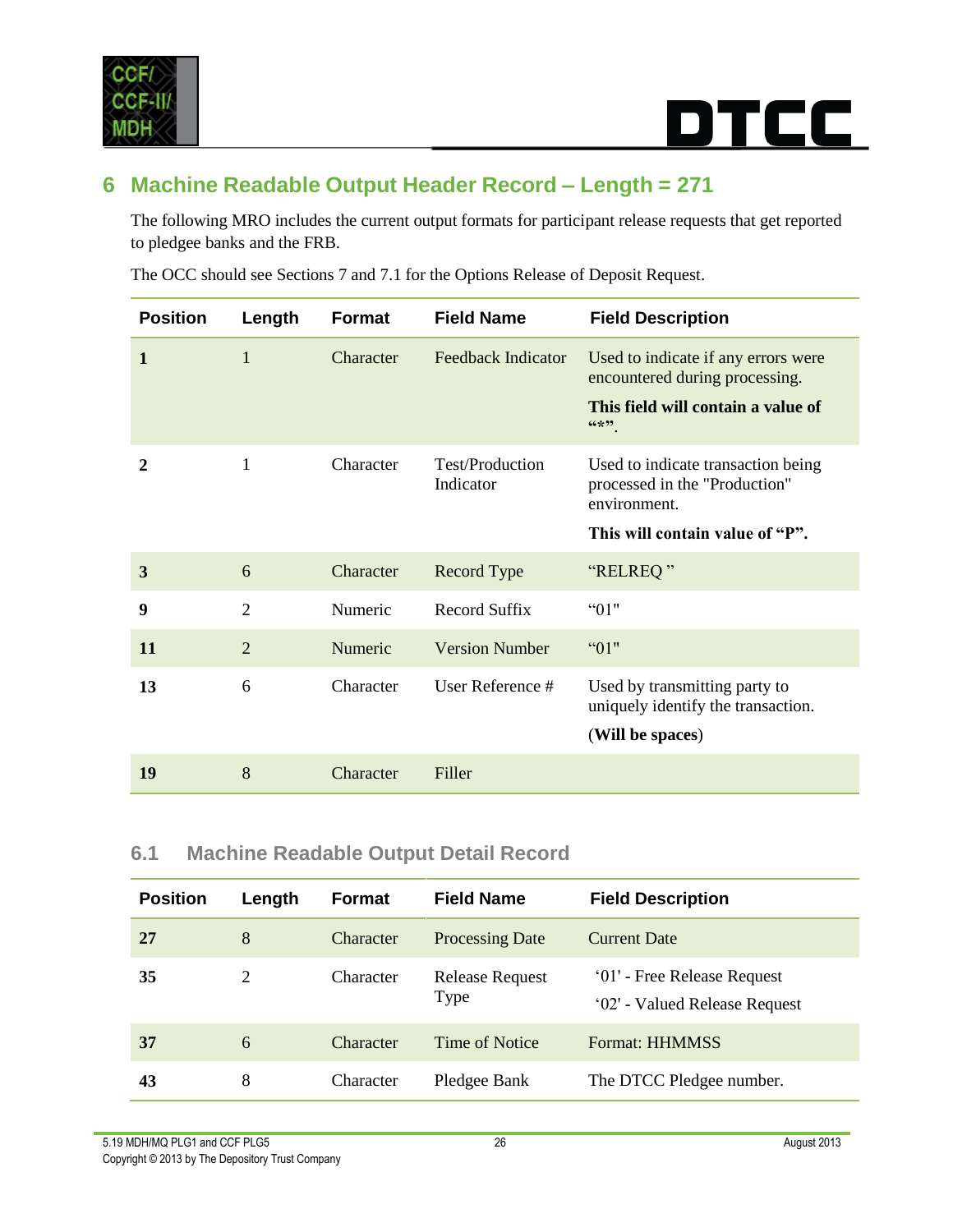

| <b>Position</b> | Length       | <b>Format</b> | <b>Field Name</b>         | <b>Field Description</b>                                                                                                                            |
|-----------------|--------------|---------------|---------------------------|-----------------------------------------------------------------------------------------------------------------------------------------------------|
| 51              | $8\,$        | Character     | Associated<br>Participant | The Pledgee's Associated Participant<br>number                                                                                                      |
| 59              | 8            | Character     | Pledgor                   | The DTCC Participant number of the<br>Pledgor submitting the transaction.                                                                           |
| 67              | $8\,$        | Character     | <b>Loan Date</b>          | The loan date specified when the<br>securities were pledged.<br><b>Format: MMDDCCYY</b>                                                             |
| 75              | 12           | Character     | <b>CUSIP</b>              | The number identifying the security.<br>$1 - 2$ - byte: country code $(0's)$<br>3 - 11-byte: CUSIP<br>12 - byte: international check digit<br>(0's) |
| 87              | 20           | Character     | <b>CUSIP</b> description  | Description of the security.                                                                                                                        |
| 107             | 13           | Numeric       | Quantity                  | Number of shares.                                                                                                                                   |
| 120             | 14           | Numeric       | <b>Unit Price</b>         | <b>Unit Price</b><br>Format: 9(07)V9(07)                                                                                                            |
| 134             | 13           | Numeric       | Market Value              | Quantity * Unit Price                                                                                                                               |
| 147             | 13           | Numeric       | Loan Value<br>Amount      | The value of the transaction.                                                                                                                       |
| 160             | $\mathbf{1}$ | Character     | Release Type<br>Indicator | Reason for release:<br>'1' - Delivery<br>'2' - Substitution<br>'3' - Decrease<br>'4' - Release of excess                                            |
| 161             | $\mathbf{1}$ | Character     | Approval<br>indicator     | Will contain a space                                                                                                                                |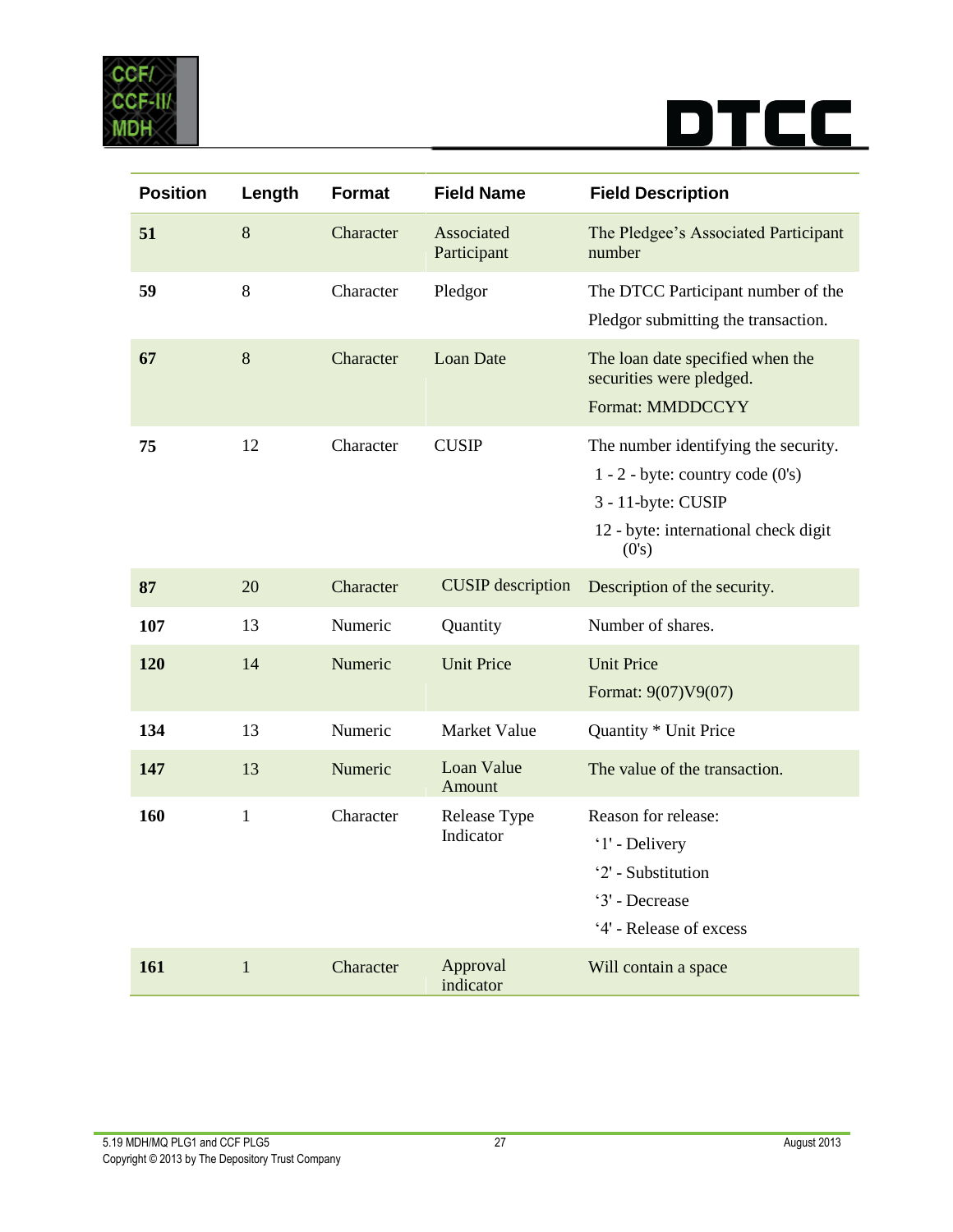

| <b>Position</b> | Length         | <b>Format</b> | <b>Field Name</b>                                | <b>Field Description</b>                                                                                                                       |
|-----------------|----------------|---------------|--------------------------------------------------|------------------------------------------------------------------------------------------------------------------------------------------------|
| 162             | 1              | Character     | <b>CNS</b><br>indicator                          | Indicates if securities should be made<br>eligible for CNS processing.<br>'1' - CNS processing desired<br>" - (space) No CNS processing        |
| 163             | $\mathbf{1}$   | Character     | <b>Prevent Pend</b><br>Indicator                 | Indicates if securities can be pended.<br>'P' - Prevent pending for this<br>transaction<br>' ' - (space) Allow the transaction to<br>be pended |
| 164             | 8              | Character     | <b>Third Party</b><br>Identification             | The DTCC Participant number of the<br>OCC member.                                                                                              |
| 172             | 9              | Character     | <b>Federal Reserve</b><br><b>ABA</b> Number      | Will contain spaces<br>Will contain Federal Reserve ABA<br>Number for record types '08' and<br>$^{\circ}09'$                                   |
| 181             | 20             | Character     | <b>Federal Reserve</b><br><b>ABA</b> Description | Will contain spaces<br>Federal Reserve ABA Description<br>Will contain Federal Reserve ABA<br>Description for record types '08'<br>and $'09'$  |
| 201             | $\overline{2}$ | Character     | <b>Federal Reserve</b><br>Purpose Indicator      | '01' - Discount<br>'02' - Treasury Tax & Loan<br>'03' - Circular 176 Public Purpose<br>'04' - TT&L (Term Invest Program<br>T208)               |
| 203             | $\mathbf{1}$   | Character     | <b>Security Federal</b><br><b>Fund Indicator</b> | Always set to an 'S'.                                                                                                                          |
| 204             | $\mathbf{1}$   | Character     | Originating<br>Source                            | The source of transaction.<br>$2'$ - CCF<br>$3'$ - PTS<br>$5'$ - MDH/MQ<br>$0'$ - Other                                                        |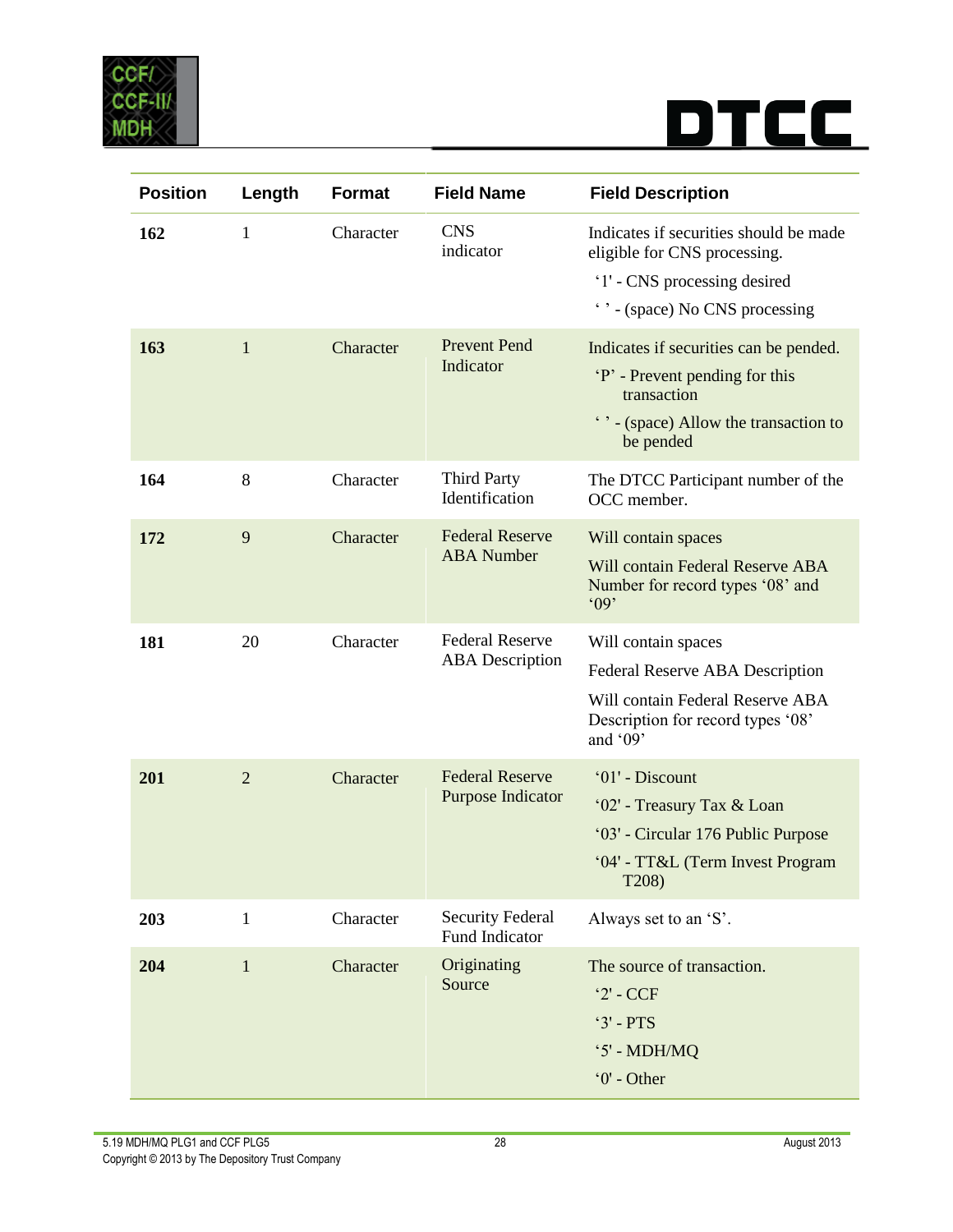

| <b>Position</b> | Length | <b>Format</b> | <b>Field Name</b>    | <b>Field Description</b>                                                                                                                         |
|-----------------|--------|---------------|----------------------|--------------------------------------------------------------------------------------------------------------------------------------------------|
| 205             | 3      | Character     | Sub Issue Type       | Sub Issue Type of CUSIP.                                                                                                                         |
| 208             | 8      | Character     | <b>Maturity Date</b> | Date on which the issuer of a debt<br>security is obligated to repay the<br>principal amount or face value of a<br>security.<br>Format: MMDDCCYY |
| 216             | 56     | Character     | Comments             | Free Form comments for Release<br>Requests.                                                                                                      |

#### <span id="page-28-0"></span>**6.2 II Error Record**

The following is the record layout for the CCF-II Error record that is returned to the CCF-II user when a transmission error occurs.

| <b>Position</b> | Length         | <b>Format</b> | <b>Field Name</b>            | <b>Field Description</b>                                 |
|-----------------|----------------|---------------|------------------------------|----------------------------------------------------------|
| $\mathbf{1}$    | 1              | Character     | Feedback<br>Indicator        | "?" indicating an error has<br>occurred.                 |
| 2               | 1              | Character     | Test/Production<br>Indicator | Value 'T' or 'P' indicating Test or<br>Production.       |
| 3               | 6              | Character     | Record Type                  | Will contain the literal<br>"CF2ERR".                    |
| 9               | $\overline{2}$ | Numeric       | Record Suffix                | Will contain "01".                                       |
| 11              | 2              | Numeric       | Version #                    | Will contain "01".                                       |
| 13              | 16             | Character     | Filler                       | For DTC use only.                                        |
| 27              | 8              | Character     | Sign-on ID                   | The user-id that signed onto the<br>system.              |
| 35              | 6              | Character     | Transmission<br>Date         | <b>MMDDYY</b>                                            |
| 41              | 6              | Character     | Function                     | Input function type - left justified<br>trailing spaces. |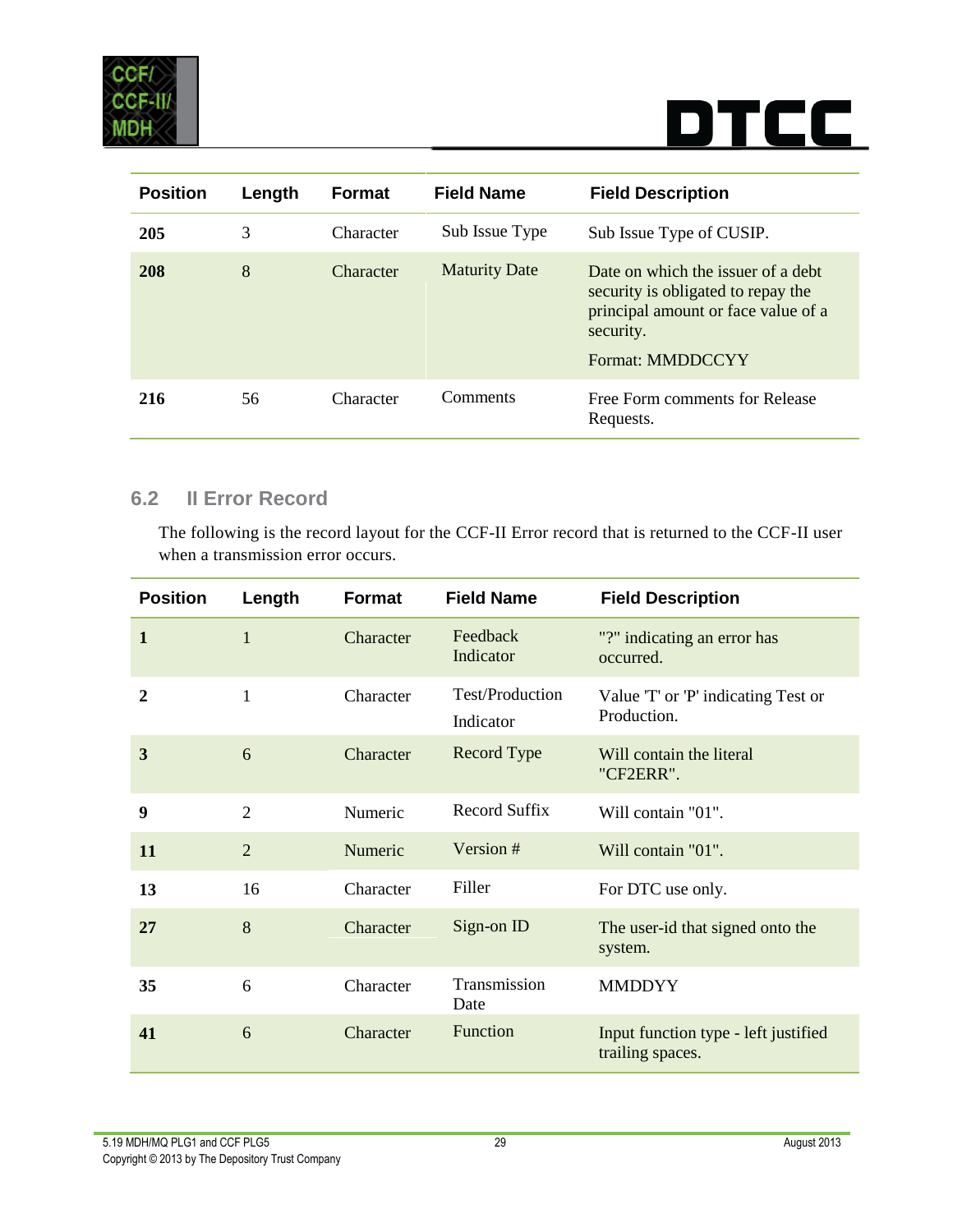

| <b>Position</b> | Length             | <b>Format</b>  | <b>Field Name</b>               | <b>Field Description</b>                                                                          |
|-----------------|--------------------|----------------|---------------------------------|---------------------------------------------------------------------------------------------------|
| 47              | $\overline{4}$     | <b>Numeric</b> | Transmission ID                 | Input Transmission ID.                                                                            |
| 51              | 3                  | <b>Numeric</b> | Error Code                      | The code identifying the error.<br>See the following page for a list<br>of all error codes.       |
| 54              | 6                  | Character      | Transmission<br>Start<br>Time   | The time the transmission began.                                                                  |
| 60              | 6                  | Character      | <b>Transmission End</b><br>Time | The time the transmission ended.                                                                  |
| 66              | $\overline{\cdot}$ | Character      | <b>Error Message</b>            | The English description of the<br>error that occurred (as much of it<br>that fits on the record). |

### <span id="page-29-0"></span>**6.3 List of Error Codes for ICM Input Function**

| 101 | DTC APPLICATION ERROR: CONTACT DTC                |
|-----|---------------------------------------------------|
| 103 | <b>INVALID SIGNON ID</b>                          |
| 104 | USER ALREADY LOGGED ON                            |
| 105 | <b>INVALID PASSWORD</b>                           |
| 107 | INVALID FUNCTION - NOT CCF FUNCTION               |
| 108 | USER NOT ELIGIBLE FOR CCF FUNCTION                |
| 109 | FUNCTION NOT AVAILABLE, PAST CUTOFF TIME          |
| 110 | CCF FUNCTION TEMPORARY UNAVAILABLE - QUIESCED     |
| 111 | <b>DUPLICATE TRANID</b>                           |
| 112 | INVALID RECORD LENGTH USED FOR FUNCTION REQUESTED |
| 113 | FUNCTION UNAVAILABLE - FILES MAY BE UNAVAILABLE   |
| 121 | FUNCTION UNAVAILABLE - CCFUSER MAY BE UNAVAILABLE |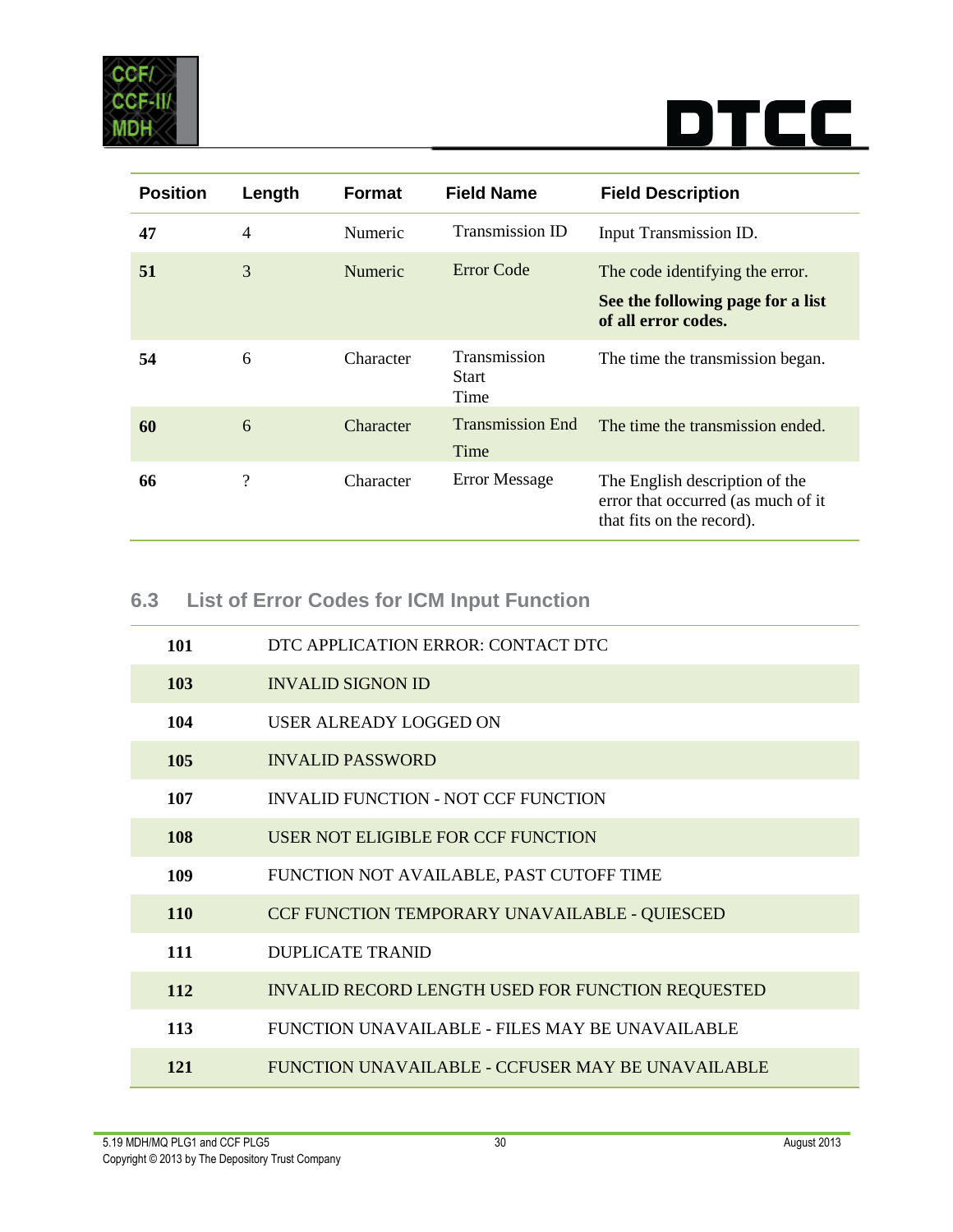



| 123 | SYNTAX ERROR IN THE REQUEST                                                  |
|-----|------------------------------------------------------------------------------|
| 124 | <b>LOGICAL ERROR IN THE REQUEST</b>                                          |
| 224 | PARTID DOES NOT MATCH SIGNON IN THE PASSWORD RECORD                          |
| 230 | <b>INVALID FORMAT OF PASSWORD RECORD</b>                                     |
| 240 | INVALID FORMAT OF SIGNON OR TRAN-ID IN PSWD RECORD                           |
| 334 | FUNCTION REQUESTED DOES NOT MATCH FUNCTION IN PSWD REC                       |
| 340 | <b>INVALID LENGTH OF LRCL PARM</b>                                           |
| 350 | <b>LRCL IS NOT NUMERIC</b>                                                   |
| 360 | <b>LRCL IS ZERO</b>                                                          |
| 370 | $LRCL < 121$ (SUM REC)<br>LRCL MUST BE EQUAL TO OR GREATER THAN SUMMARY REC' |
| 390 | <b>INPUT LRECL LENGTH IS ZERO FOR RJE</b>                                    |
| 720 | <b>INPUT FILE INCOMPATIBLE FOR RJE INPUT</b>                                 |
| 820 | <b>INPUT FILE EMPTY</b>                                                      |
| 900 | DTC INTERNAL ERROR - CONTACT DTC                                             |
| 902 | ERROR WITH CALL TO CCFUSER - CONTACT DTC                                     |
| 903 | <b>CCF-II REBLOCK PROBLEM FOR RJE USERS</b>                                  |
| 904 | <b>OUTPUT FILE INCOMPATIBLE FOR RJE USERS</b>                                |

#### <span id="page-30-0"></span>**6.4 Error Conditions**

If any errors occur during processing, the following occurs:

- CCF/CCF-II users receive their input record with 40 bytes of errors appended to the end of the record
- MDH/MQ users receive a 40-byte area for errors in their '06' return block.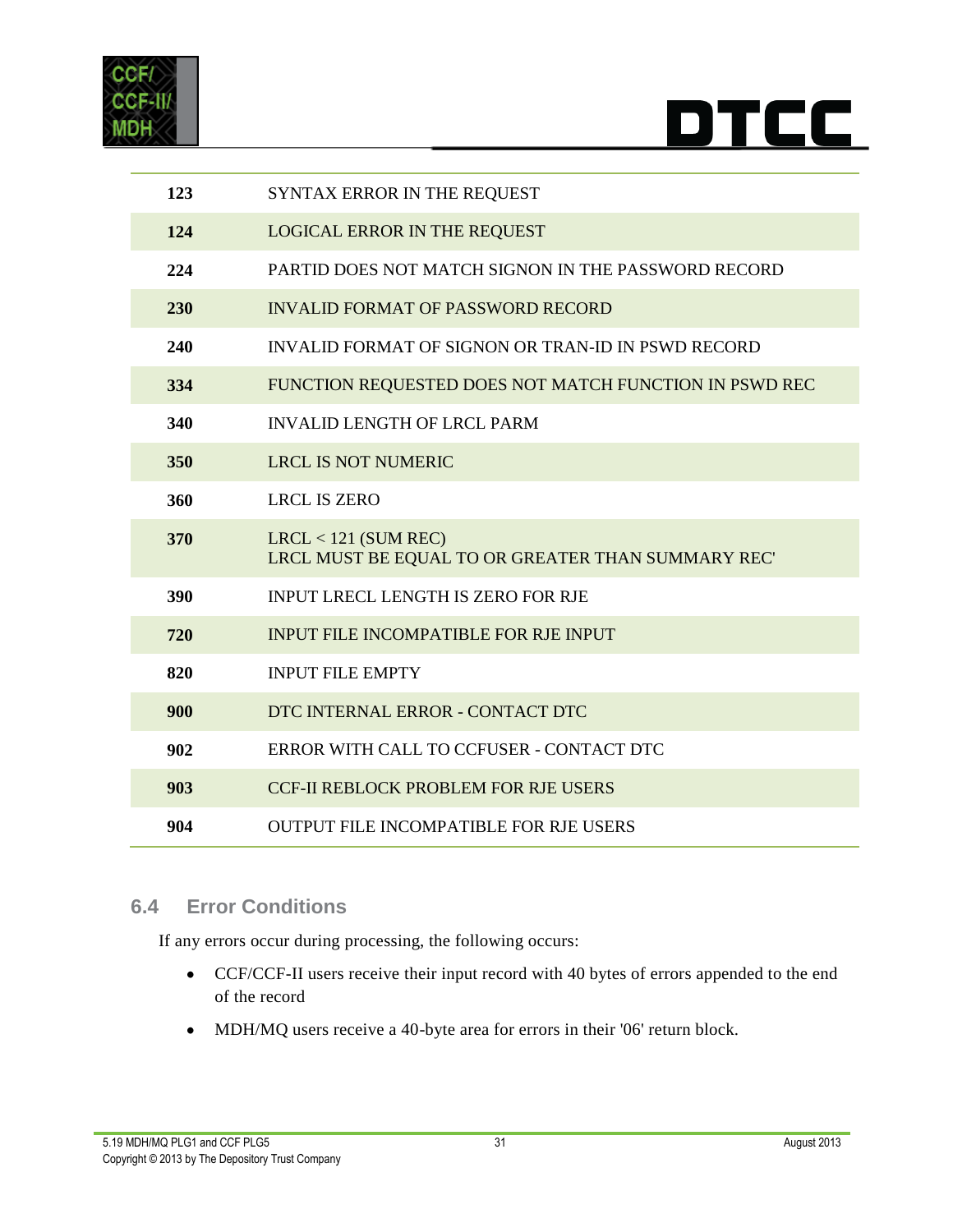

The following describes the errors that can be received during the edit of a COLC01 transaction. This error list describes both the Field Identifier and the Error Code. These codes are defined in the DTF files:

- ICMFLD for Field Identifiers
- ICMERR for Error Codes
- **NOTE**: Refer to the Interface Control Management document for specifics relating to the way errors are returned to your system. The following table lists the application errors that were detected by DTC.

| <b>Field Identifier</b> | <b>Error Identifier</b> | <b>Description</b>                                |
|-------------------------|-------------------------|---------------------------------------------------|
| <b>GABN</b>             | 9AAA                    | Transaction type not valid (invalid function)     |
| <b>CAHJ</b>             | 9ABE                    | Pledgor required                                  |
| <b>CAHJ</b>             | 9AAA                    | Pledgor invalid                                   |
| <b>CAHJ</b>             | 9ACK                    | Pledgor global lock                               |
| <b>CAHJ</b>             | 9ACN                    | Pledgor valued pledge chill                       |
| <b>CAHJ</b>             | 9ACS                    | Pledgor MMI only                                  |
| <b>CAJ</b>              | 9ACQ                    | Pledgor MMI frozen                                |
| <b>HAFF</b>             | 9ABE                    | Pledgee required                                  |
| <b>HAFF</b>             | 9ABT                    | Pledgee not required, must be spaces              |
| <b>HAFF</b>             | 9AAA                    | Pledgee invalid/Pledgee frozen                    |
| <b>HAFF</b>             | 9ADW                    | Pledgee has invalid associated participant number |
| <b>HAFF</b>             | 9ABM                    | Pledgee not found on info tables                  |
| <b>GAAA</b>             | 9ABE                    | <b>CUSIP</b> required                             |
| <b>GAAA</b>             | 9AAA                    | <b>CUSIP</b> invalid                              |
| <b>GAAA</b>             | 9AAY                    | <b>CUSIP SDFS</b> ineligible                      |

#### <span id="page-31-0"></span>**6.5 Error Message List**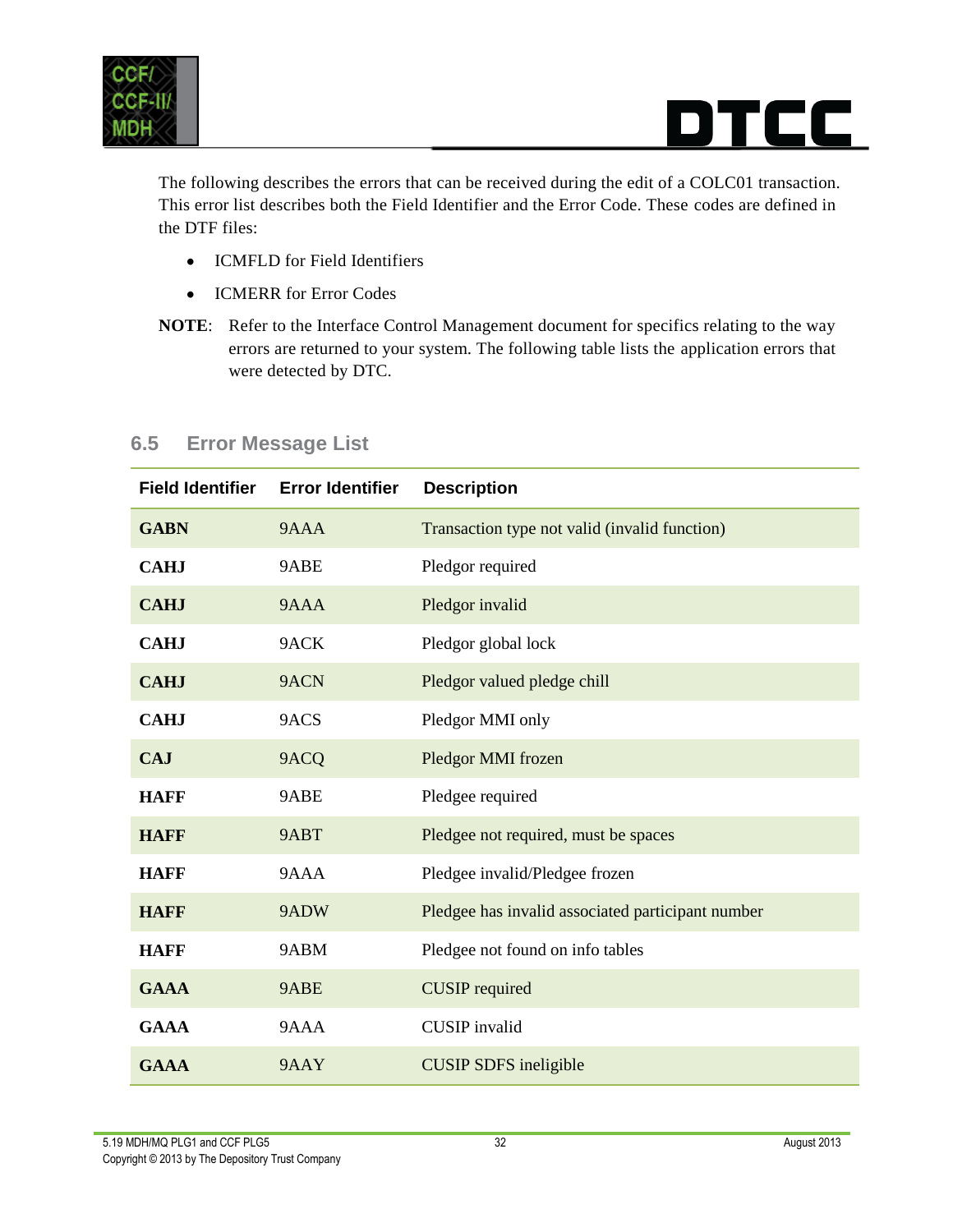



| <b>Field Identifier</b> | <b>Error Identifier</b> | <b>Description</b>                                        |
|-------------------------|-------------------------|-----------------------------------------------------------|
| <b>GAAA</b>             | 9ACK                    | CUSIP global lock                                         |
| <b>GAAA</b>             | 9ACN                    | <b>CUSIP</b> chilled                                      |
| <b>GAAA</b>             | 9AAW                    | <b>CUSIP SDFS chilled</b>                                 |
| <b>GAAA</b>             | 9ACS                    | <b>CUSIP</b> not MMI                                      |
| <b>GAAA</b>             | 9ACQ                    | <b>CUSIP MMI</b> frozen                                   |
| <b>GAAA</b>             | 9ADX                    | <b>CUSIP</b> not IPO                                      |
| <b>GAAA</b>             | 9ADZ                    | CUSIP exceeds maximum preferred commercial paper limit    |
| <b>GAAA</b>             | <b>IAER</b>             | CUSIP is a baby bond (invalid for CNS)                    |
| <b>DABB</b>             | 9ABE                    | Quantity is required                                      |
| <b>DABB</b>             | 9ADZ                    | Quantity exceeds maximum preferred commercial paper limit |
| <b>DABB</b>             | 9AAA                    | Quantity invalid                                          |
| <b>BADB</b>             | 9ABE                    | Loan date required                                        |
| <b>BADB</b>             | 9ABT                    | Loan date must be spaces                                  |
| <b>BADB</b>             | 9AAA                    | Loan date invalid                                         |
| <b>BADB</b>             | <b>IAES</b>             | Loan date must not be greater than today's date           |
| <b>DAGG</b>             | 9ABE                    | Loan value required                                       |
| <b>DAGG</b>             | 9ABT                    | Loan value must be spaces                                 |
| <b>DAGG</b>             | 9AAA                    | Loan value invalid                                        |
| <b>JAAO</b>             | 9ABE                    | Pledge purpose required                                   |
| <b>JAAO</b>             | 9ABT                    | Pledge purpose must be spaces                             |
| <b>JAAO</b>             | 9AAA                    | Pledge purpose invalid                                    |
| <b>EAHI</b>             | 9ABE                    | Release type required                                     |
| <b>EAHI</b>             | 9ABT                    | Release type must be spaces                               |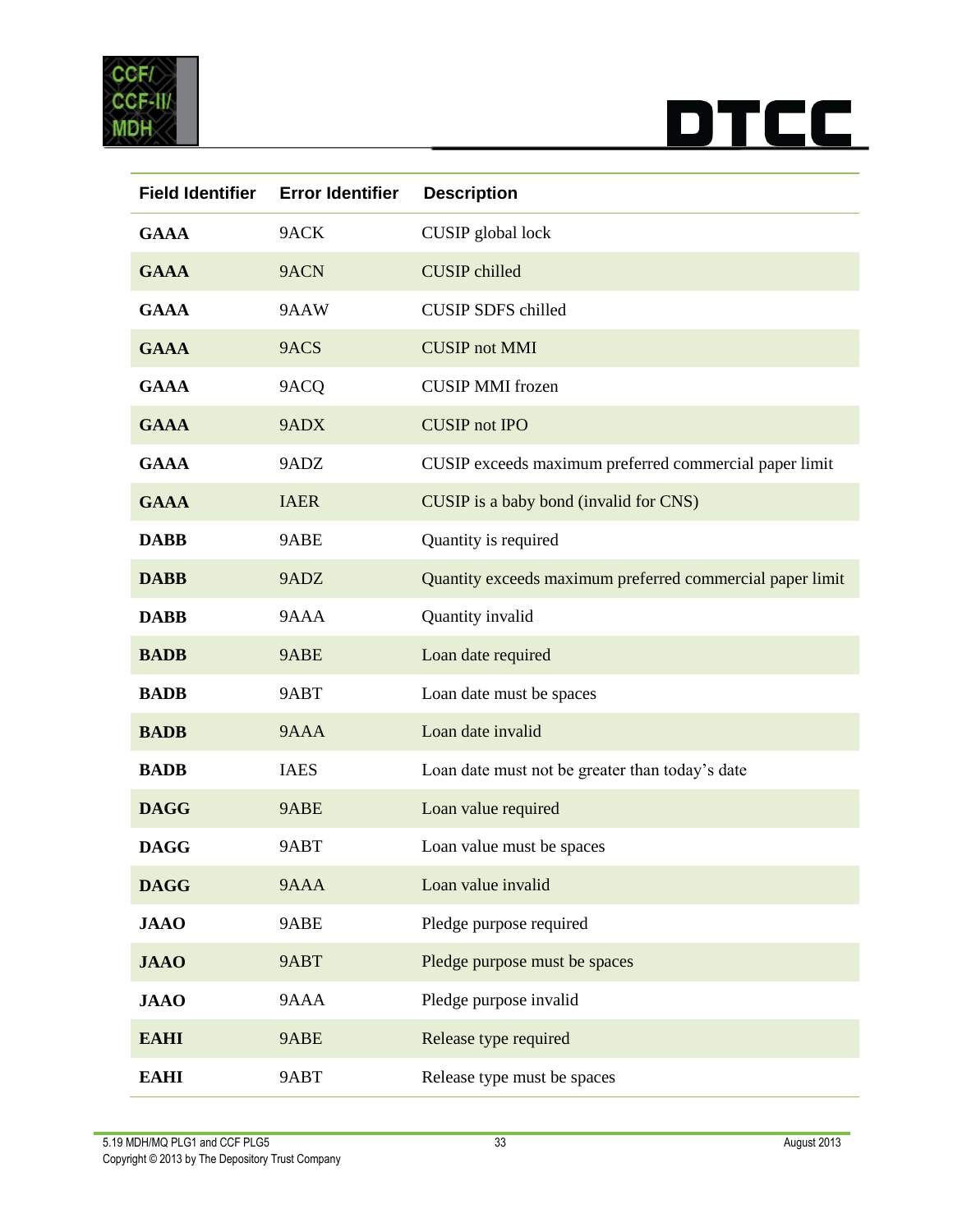



| <b>Field Identifier</b> | <b>Error Identifier</b> | <b>Description</b>                        |
|-------------------------|-------------------------|-------------------------------------------|
| <b>EAHI</b>             | 9AAA                    | Release type invalid                      |
| <b>JAAN</b>             | 9ABE                    | Hypothecation required                    |
| <b>JAAN</b>             | 9ABT                    | Hypothecation must be spaces              |
| <b>JAAN</b>             | 9AAA                    | Hypothecation invalid                     |
| EAB7                    | 9AAA                    | Prevent Pend indicator invalid            |
| <b>EAHJ</b>             | 9ABT                    | CNS indicator must be spaces              |
| <b>EAHJ</b>             | 9AAA                    | CNS indicator invalid                     |
| <b>EAHH</b>             | 9ABT                    | IPO indicator must be spaces              |
| <b>EAHH</b>             | 9AAA                    | IPO indicator invalid                     |
| <b>EAHJ</b>             | 9ABT                    | PTA indicator must be spaces              |
| <b>EAHJ</b>             | 9AAA                    | PTA indicator invalid                     |
| <b>GACR</b>             | 9ABE                    | OCC number required                       |
| <b>GACR</b>             | 9ABT                    | OCC number must be spaces                 |
| <b>GACR</b>             | 9AAA                    | OCC number invalid/OCC number frozen      |
| <b>CAHK</b>             | 9ABE                    | OCC participant number required           |
| <b>CAHK</b>             | 9ABT                    | OCC participant number must be spaces     |
| <b>CAHK</b>             | 9AAA                    | OCC participant number invalid/not broker |
| <b>CAHL</b>             | 9AAA                    | OCC 3rd party invalid                     |
| <b>CAHL</b>             | 9ABT                    | OCC 3rd party must be spaces              |
| <b>GAHM</b>             | 9AAA                    | OCC Entry type invalid                    |
| <b>GAHM</b>             | 9ABT                    | OCC Entry type must be spaces             |
| GAC <sub>6</sub>        | 9AAA                    | OCC Account type invalid                  |
| GAC <sub>6</sub>        | 9ABT                    | OCC Account type must be spaces           |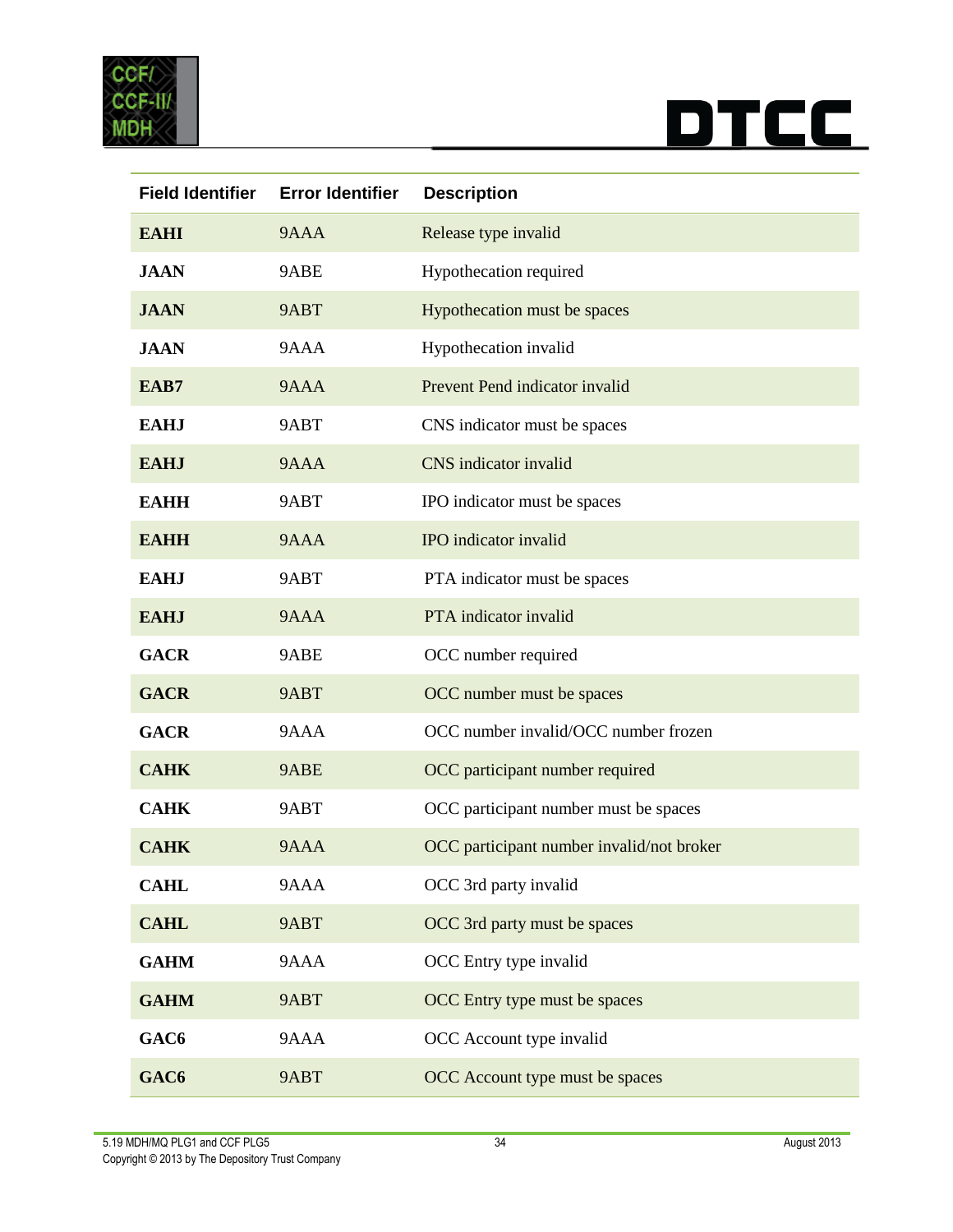



| <b>Field Identifier</b> | <b>Error Identifier</b> | <b>Description</b>                                                                |
|-------------------------|-------------------------|-----------------------------------------------------------------------------------|
| <b>EAAS</b>             | 9AAA                    | OCC call put indicator invalid                                                    |
| <b>EAAS</b>             | 9ABT                    | OCC call put indicator must be spaces                                             |
| <b>EAHK</b>             | 9AAA                    | OCC Trade symbol invalid                                                          |
| <b>EAHK</b>             | 9ABT                    | OCC Trade symbol must be spaces                                                   |
| <b>BACQ</b>             | 9AAA                    | OCC Expiration month invalid                                                      |
| <b>BACQ</b>             | 9ABT                    | OCC Expiration month must be spaces                                               |
| <b>BACR</b>             | 9AAA                    | OCC Expiration year invalid                                                       |
| <b>BACR</b>             | 9ABT                    | OCC Expiration year must be spaces                                                |
| <b>DAGJ</b>             | 9AAA                    | OCC Exercise price invalid                                                        |
| <b>DAGJ</b>             | 9ABT                    | OCC Exercise price must be spaces                                                 |
| <b>DAGK</b>             | 9AAA                    | <b>OCC</b> Fraction invalid                                                       |
| <b>DAGK</b>             | 9ABT                    | OCC Fraction must be spaces                                                       |
| <b>GAHN</b>             | 9ABT                    | OCC Cross reference number must be spaces                                         |
| <b>CAGH</b>             | 9ABT                    | OCC Customer account number must be spaces                                        |
| <b>GACX</b>             | 9ABE                    | ABA NUMBER REQUIRED                                                               |
| <b>GACX</b>             | <b>9AA1</b>             | ABA NUMBER INVALID CHECK DIGIT                                                    |
| <b>GACY</b>             | 9ABE                    | ABA DESCRIPTION REQUIRED                                                          |
| <b>DAGL</b>             | 9ABE                    | POSITION REQUIRED                                                                 |
| <b>DAAA</b>             | 9ACA                    | SHARES(QUANTITY)/FACE VALUE EXCEEDS THE<br>PARTICIPANT'S TOTAL AVAILABLE POSITION |
| <b>GAAA</b>             | <b>9CA5</b>             | SECURITY/CUSIP NUMBER RATING BELOW<br><b>INVESTMENT GRADE</b>                     |
| <b>PAAA</b>             | 9ABE                    | FEDERAL RESERVE PLEDGE PURPOSE REQUIRED                                           |
| <b>PAAA</b>             | 9AAA                    | FEDERAL RESERVE PLEDGE PURPOSE INVALID                                            |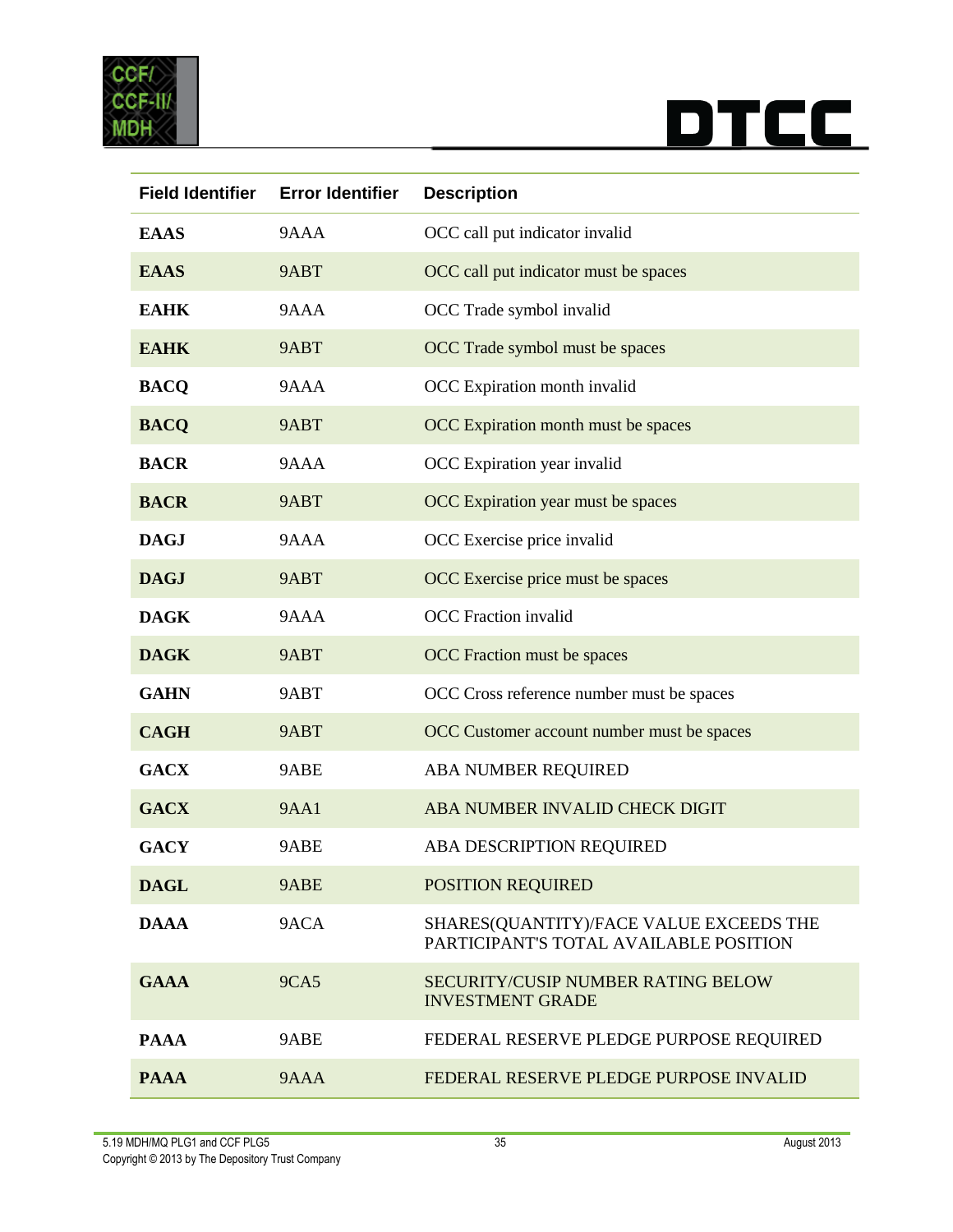

### <span id="page-35-0"></span>**7 Machine Readable Output Header Record – Length = 344**

The following MRO includes the current output format for an OCC Options Release of Deposit Request that gets reported to the OCC.

| <b>Position</b>        | Length | Format | <b>Field Name</b> | <b>Field Description</b> |
|------------------------|--------|--------|-------------------|--------------------------|
| 1 through<br><b>26</b> |        |        |                   | See 6                    |

#### <span id="page-35-1"></span>**7.1 Machine Readable Output Detail Record**

| <b>Position</b>   | Length         | <b>Format</b> | <b>Field Name</b>                           | <b>Field Description</b>                                                                                                                  |
|-------------------|----------------|---------------|---------------------------------------------|-------------------------------------------------------------------------------------------------------------------------------------------|
| 27 through<br>34  |                |               |                                             | See table 6.1 (OCC Release of<br>Deposit Request)                                                                                         |
| 35                | $\overline{2}$ | Character     | <b>Release Request</b><br>Type              | '03' - OCC Release Request                                                                                                                |
| 37 through<br>215 |                |               |                                             | See table 6.1 (OCC Release of<br>Deposit Request)                                                                                         |
| 216               | $\overline{2}$ | Character     | <b>OCC</b> Clearing<br>Group ID             | New Field – OCC Future Use                                                                                                                |
| 218               | 5              | Character     | <b>OCC</b> Clearing<br><b>Member Number</b> | <b>OCC Clearing Member Number</b><br>Example '00005'                                                                                      |
| 223               | $\overline{2}$ | Character     | <b>OCC</b> Account<br><b>Type</b>           | OCC Account Type List of values:<br>${}^{\circ}C$ $\cdot$ - Customer<br>$F - Firm$<br>'M ' - Market Maker<br>$Z^{\prime}$ – Clearing Fund |
| 225               | 15             | Character     | <b>OCC</b> Account<br>ID                    | <b>OCC Sub-Account ID</b><br>Example: 'ABC'                                                                                               |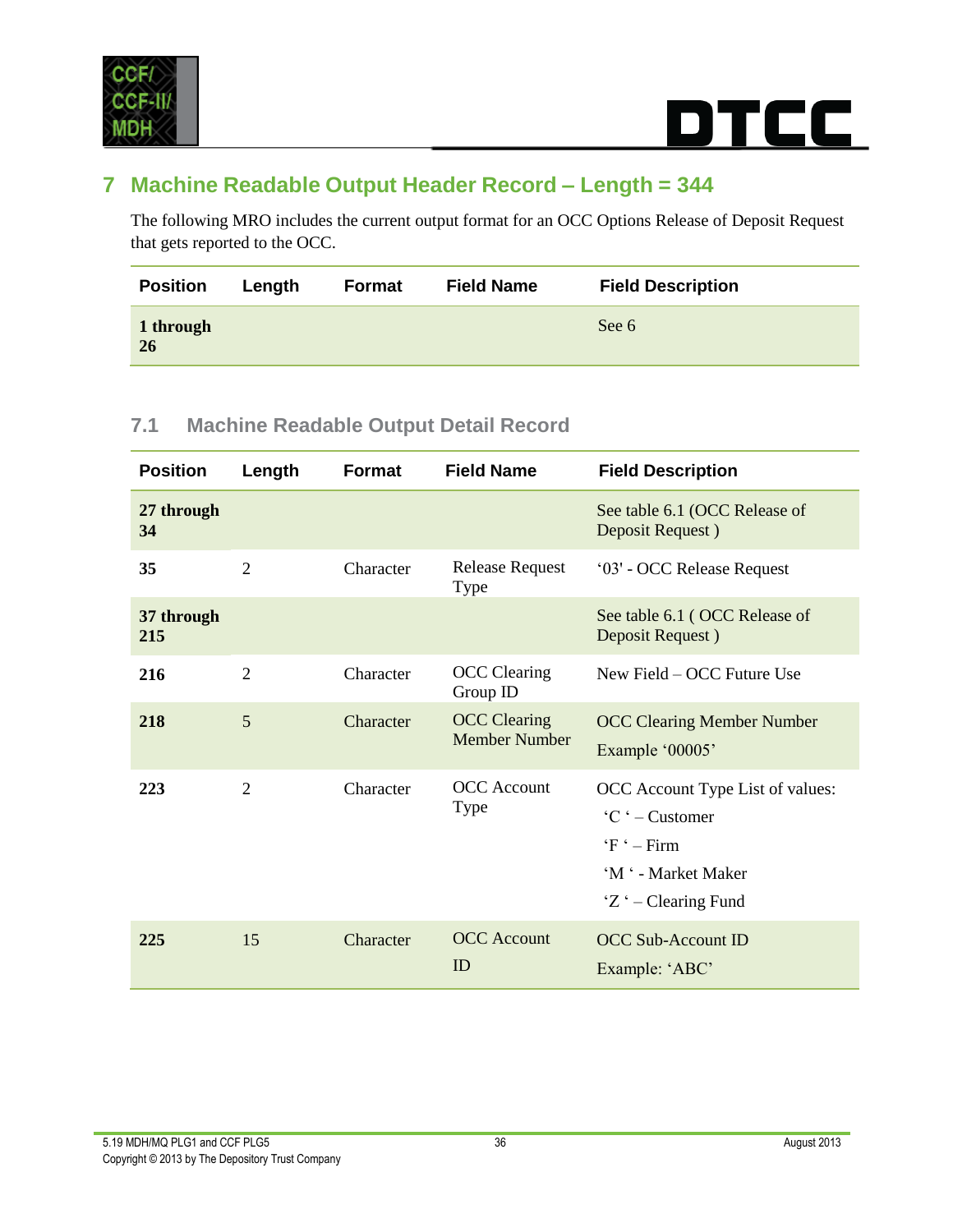

| <b>Position</b> | Length         | <b>Format</b> | <b>Field Name</b>                                     | <b>Field Description</b>                                                                                                                                                 |
|-----------------|----------------|---------------|-------------------------------------------------------|--------------------------------------------------------------------------------------------------------------------------------------------------------------------------|
| 240             | $\overline{2}$ | Character     | <b>OCC</b> Collateral<br>Type                         | OCC Collateral Type<br>List of Values:<br>'GE' - GSE Debt<br>'GS' – Government Security<br>'MM' - Money Market Fund<br>'SD' - Specific Deposit<br>'VS' - Valued Security |
| 242             | 6              | Character     | <b>OCC</b> Option<br>Symbol                           | <b>Option Symbol</b><br>Example: 'IBM'                                                                                                                                   |
| 248             | $\overline{4}$ | Character     | <b>OCC</b> Option<br><b>Expiration Year</b>           | <b>Option Expiration Year</b><br>Example: '2013'                                                                                                                         |
| 252             | $\overline{2}$ | Character     | <b>OCC</b> Option<br><b>Expiration Month</b>          | <b>Option Expiration Month</b><br>Example: '08'                                                                                                                          |
| 254             | $\overline{2}$ | Character     | <b>OCC</b> Option<br><b>Expiration Day</b>            | <b>Option Expiration Day</b><br>Example: '20'                                                                                                                            |
| 256             | $\mathbf{1}$   | Character     | <b>OCC</b> Option<br><b>Type</b>                      | <b>Option Type</b><br>List of values:<br>$^{\circ}$ C' - Call<br>$P'$ - Put                                                                                              |
| 257             | 6              | Character     | <b>OCC</b> Option<br><b>Strike Price</b><br>(Integer) | <b>Option Strike Price (Integer)</b><br>Example: '000135'                                                                                                                |
| 263             | 6              | Character     | <b>OCC</b> Option<br><b>Strike Price</b><br>(Decimal) | <b>Option Strike Price (Decimal)</b>                                                                                                                                     |
| 269             | 3              | Character     | Filler                                                |                                                                                                                                                                          |
| 272             | 20             | Character     | <b>OCC Cross</b><br>Reference                         | <b>Cross Reference ID</b><br>Example<br>'12345678901234567890'                                                                                                           |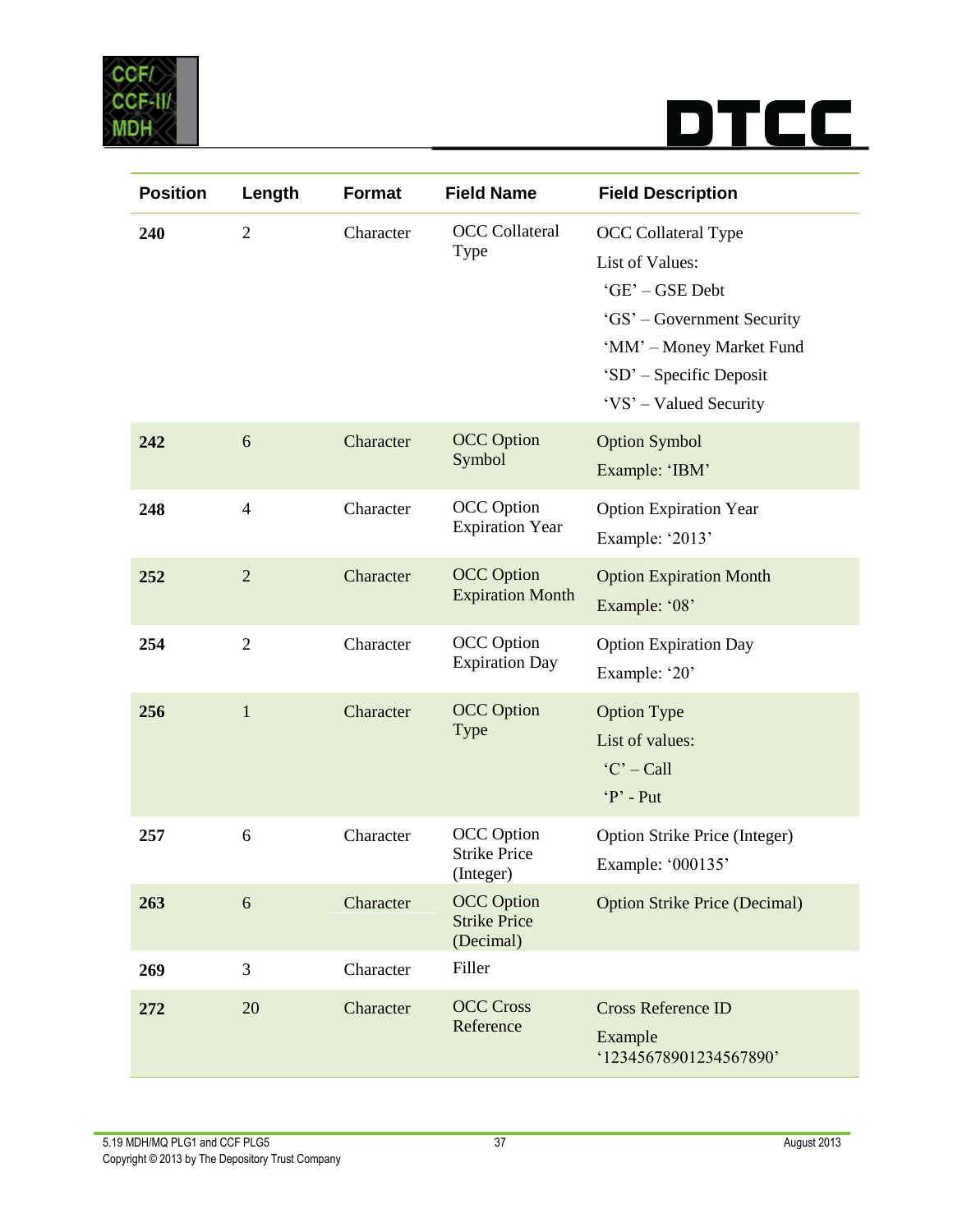

| <b>Position</b> | Length | <b>Format</b> | <b>Field Name</b>                   | <b>Field Description</b>                                                                                                                                                     |
|-----------------|--------|---------------|-------------------------------------|------------------------------------------------------------------------------------------------------------------------------------------------------------------------------|
| 292             | 20     | Character     | <b>OCC</b> Customer<br>Account      | <b>Customer Account</b><br>Example<br>12345678901234567890'                                                                                                                  |
| 312             | 30     | Character     | <b>OCC</b> Filler                   | For OCC Future Use                                                                                                                                                           |
| 342             | 1      | Character     | Old/New OCC<br>Symbols<br>Indicator | Indicates whether or not the OCC is<br>receiving data using the new or old<br>symbol formats<br>Values are:<br>" $O$ " = Old symbol formats"<br>" $N$ " = New symbol formats |
|                 |        |               |                                     |                                                                                                                                                                              |
| 343             | 2      | Character     | Filler                              | <b>Spaces</b>                                                                                                                                                                |

#### <span id="page-37-0"></span>**7.2 Error Message List**

The following replaces the blue highlighted error messages in section 6.5. These error messages will apply to both COLC01 and COLC02 transaction types (effective August  $8<sup>th</sup>$  2008) for errors associated with "OCC Options Release of Deposit Request" transactions.

| <b>Field Identifier</b> | <b>Error Identifier</b> | <b>Description</b>                        |
|-------------------------|-------------------------|-------------------------------------------|
| <b>GACR</b>             | 9ABE                    | OCC number required                       |
| <b>GACR</b>             | 9ABT                    | OCC number must be spaces                 |
| <b>GACR</b>             | 9AAA                    | OCC number invalid/OCC number frozen      |
| <b>CAHK</b>             | 9ABE                    | OCC participant number required           |
| <b>CAHK</b>             | 9ABT                    | OCC participant number must be spaces     |
| <b>CAHK</b>             | 9AAA                    | OCC participant number invalid/not broker |
| CAHL                    | 9AAA                    | <b>OCC Clearing Member Number invalid</b> |
| CAHL                    | 9ABT                    | OCC Clearing Member Number must be spaces |
| <b>GAHM</b>             | 9AAA                    | <b>OCC</b> Collateral Type invalid        |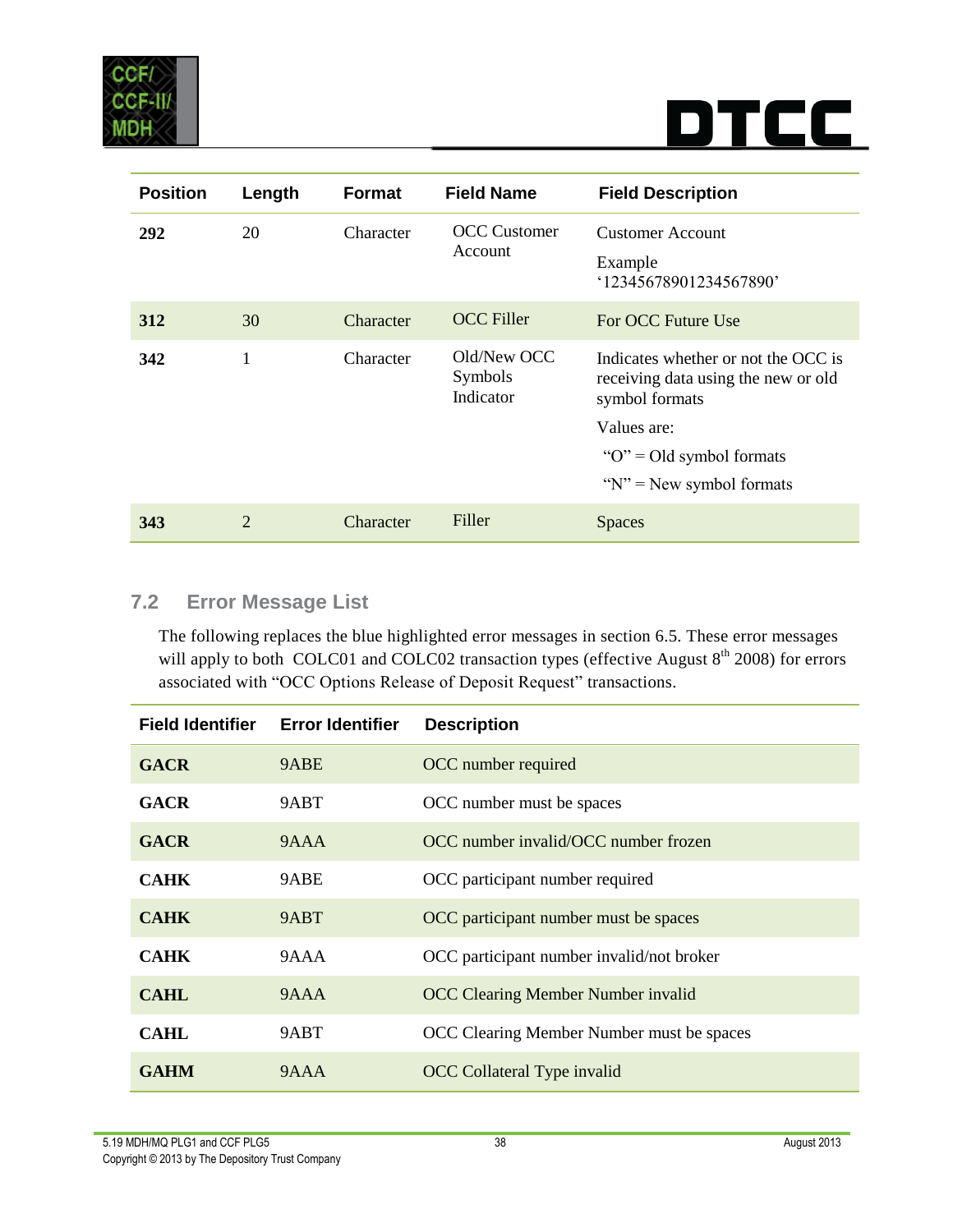



| <b>Field Identifier</b> | <b>Error Identifier</b> | <b>Description</b>                               |
|-------------------------|-------------------------|--------------------------------------------------|
| <b>GAHM</b>             | 9ABT                    | OCC Collateral Type must be spaces               |
| GAC <sub>6</sub>        | 9AAA                    | OCC Account type invalid                         |
| GAC <sub>6</sub>        | 9ABT                    | OCC Account type must be spaces                  |
| <b>EAAS</b>             | 9AAA                    | <b>OCC Option Type invalid</b>                   |
| <b>EAAS</b>             | 9ABT                    | OCC Option Type must be spaces                   |
| <b>EAHK</b>             | 9AAA                    | <b>OCC Options Symbol invalid</b>                |
| <b>EAHK</b>             | 9ABT                    | OCC Options Symbol must be spaces                |
| <b>TBD</b>              | 9AAA                    | <b>OCC Option Expiration Day invalid</b>         |
| <b>TBD</b>              | 9ABT                    | OCC Option Expiration Day must be spaces         |
| <b>BACQ</b>             | 9AAA                    | <b>OCC Option Expiration Month invalid</b>       |
| <b>BACQ</b>             | 9ABT                    | OCC Option Expiration Month must be spaces       |
| <b>BACR</b>             | 9AAA                    | <b>OCC Option Expiration Year invalid</b>        |
| <b>BACR</b>             | 9ABT                    | OCC Option Expiration Year must be spaces        |
| <b>DAGJ</b>             | 9AAA                    | OCC Option Strike Price invalid                  |
| <b>DAGJ</b>             | 9ABT                    | OCC Option Strike Price must be spaces           |
| <b>DAGK</b>             | 9AAA                    | OCC Option Strike Price (Decimal) invalid        |
| <b>DAGK</b>             | 9ABT                    | OCC Option Strike Price (Decimal) must be spaces |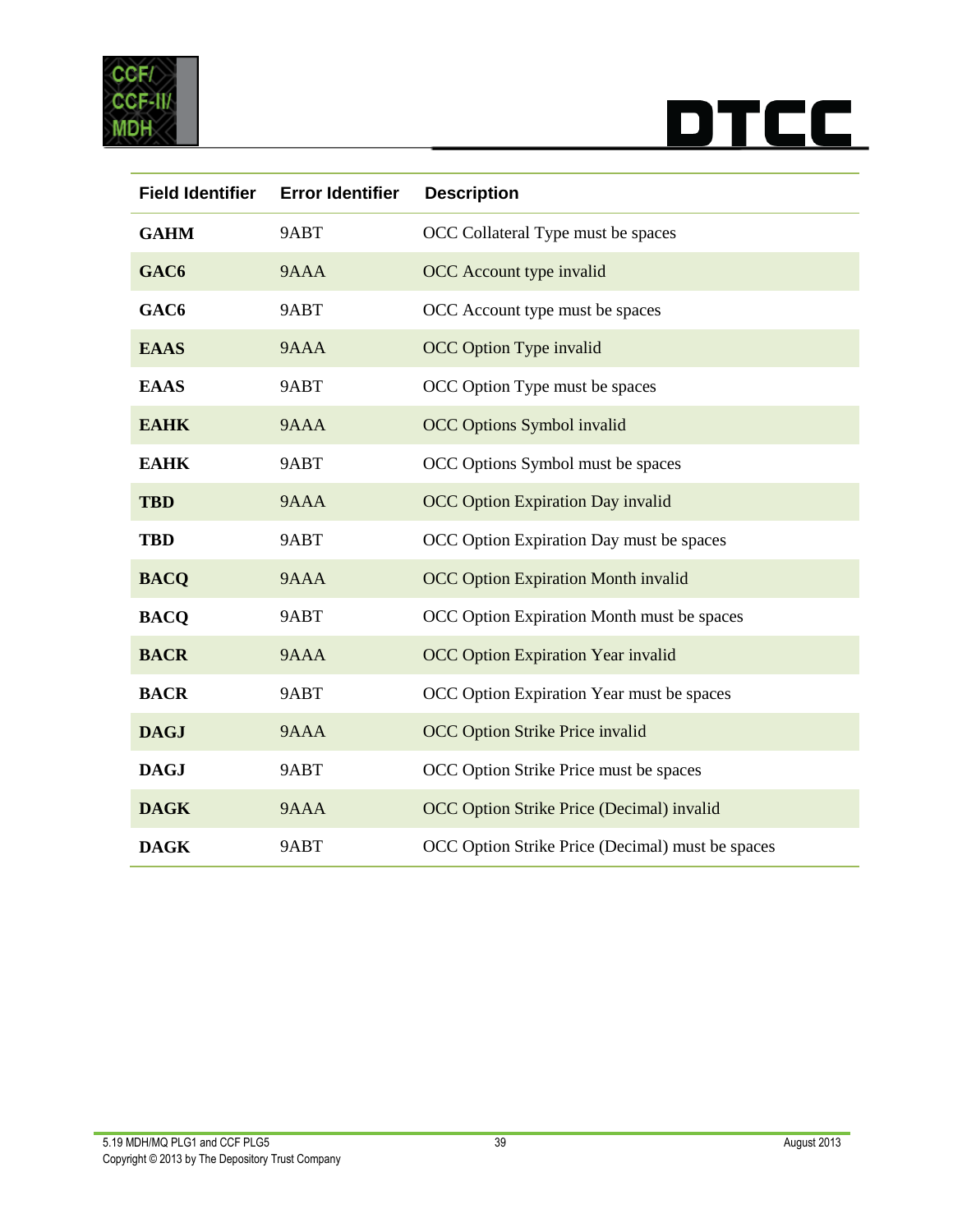

### rcc i

### <span id="page-39-0"></span>**8 CCF and CCF-II Tape Backup Procedure**

If for any reason a user is unable to submit a transmission via CCF-II, or CCF, the following steps should be taken:

- 1. Contact DTC's Network Operation Department (212) 240-1569. Notify them that you are unable to transmit your data and that you will be sending an ICM backup tape containing your data.
- 2. The user should prepare a magnetic tape containing his transactions. This magnetic tape must be in the format specified in this function user guide. CCF Users must add a CCF-II Password to the input dataset for processing.
- 3. Each tape must arrive at DTC with the CCF/CCF-II Backup Procedure form (see next page) attached with all information supplied.
- 4. The user should send this tape to DTC's Production Control Department at 55 Water Street, on the second sub-level (2SL). DTC will submit the transaction from the magnetic tape and return the tape containing the transactions to the user.

Participants that, in an emergency, will not be able to deliver a magnetic tape to DTC before the appropriate Cutoff Time are responsible for making other arrangements for backup in case of modem or telephone equipment failures.

Participants should realize that, when using CCF-II to submit transactions to DTC, they are bound by computer and data communications equipment availability at their site. DTC cannot afford to delay its entire processing cycle in order to accommodate equipment failures at any participant site. It is strongly suggested that all users maintain redundant CCF-II equipment (computers, communication controllers, modems, telephone lines, etc.).